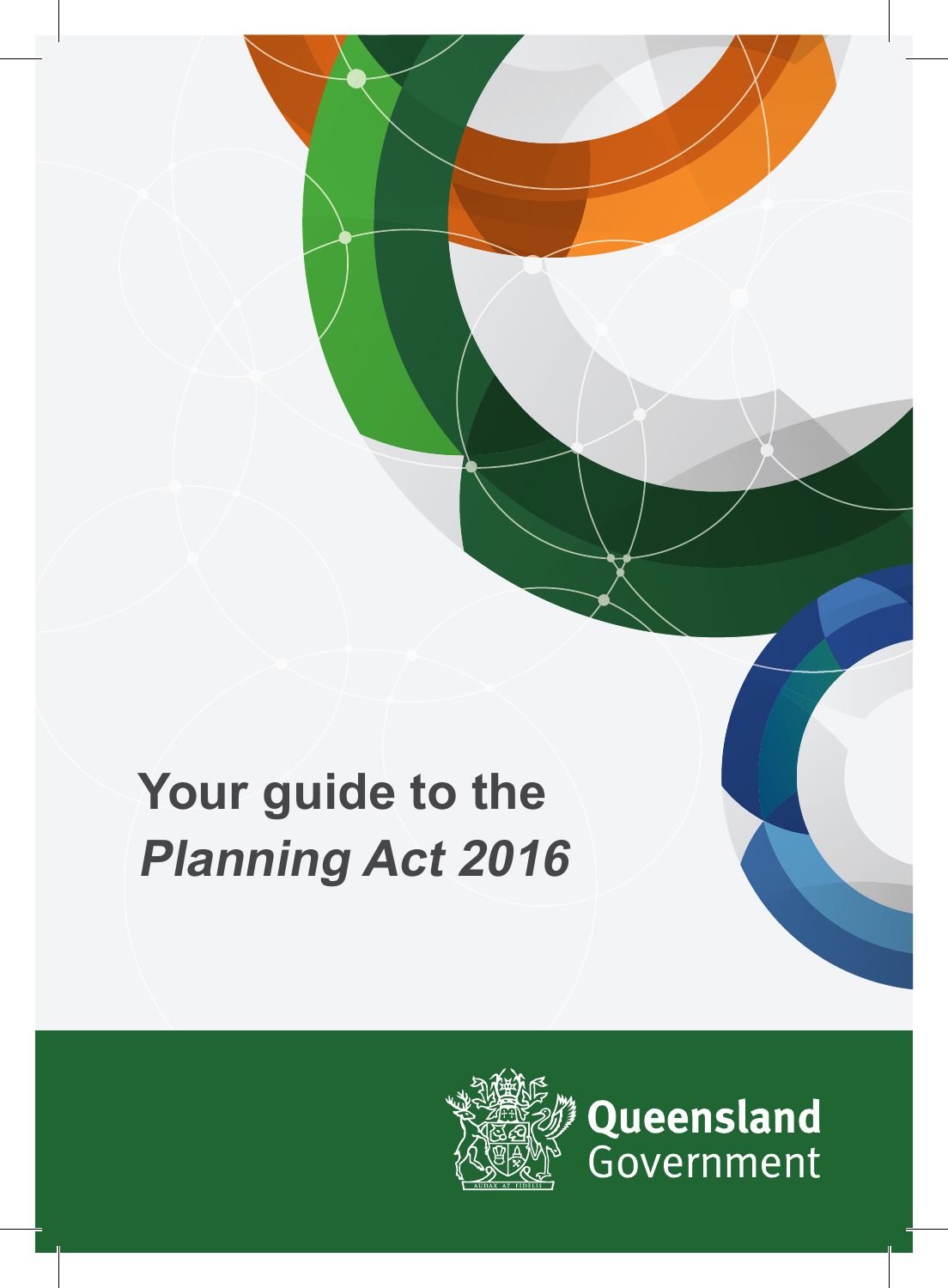© The State of Queensland, July 2017. Published by the Department of Infrastructure, Local Government and Planning, 1 William Street Brisbane Qld 4000, Australia.



**Licence:** This work is licensed under the Creative Commons CC BY 4.0 Australia licence. To view a copy of the licence, visit http://creativecommons.org/licenses/ by/4.0/. Enquiries about this licence or any copyright issues can be directed to the department by email to info@dilgp.qld.gov.au or in writing to PO Box 15009, City East, Qld 4002.

**Attribution:** The State of Queensland, Department of Infrastructure, Local Government and Planning.

The Queensland Government supports and encourages the dissemination and exchange of information. However, copyright protects this publication. The State of Queensland has no objection to this material being reproduced, made available online or electronically but only if it is recognised as the owner of the copyright and this material remains unaltered.



The Queensland Government is committed to providing accessible services to Queenslanders of all cultural and linguistic backgrounds. If you have difficulty understanding this publication and need a translator, please call the Translating and Interpreting Service (TIS National) on 131 450 and ask them to telephone the Queensland Department of Infrastructure, Local Government and Planning on 13 QGOV (13 74 68).

**Disclaimer:** While every care has been taken in preparing this publication, the State of Queensland accepts no responsibility for decisions or actions taken as a result of any data, information, statement or advice, expressed or implied, contained within. To the best of our knowledge, the content was correct at the time of publishing.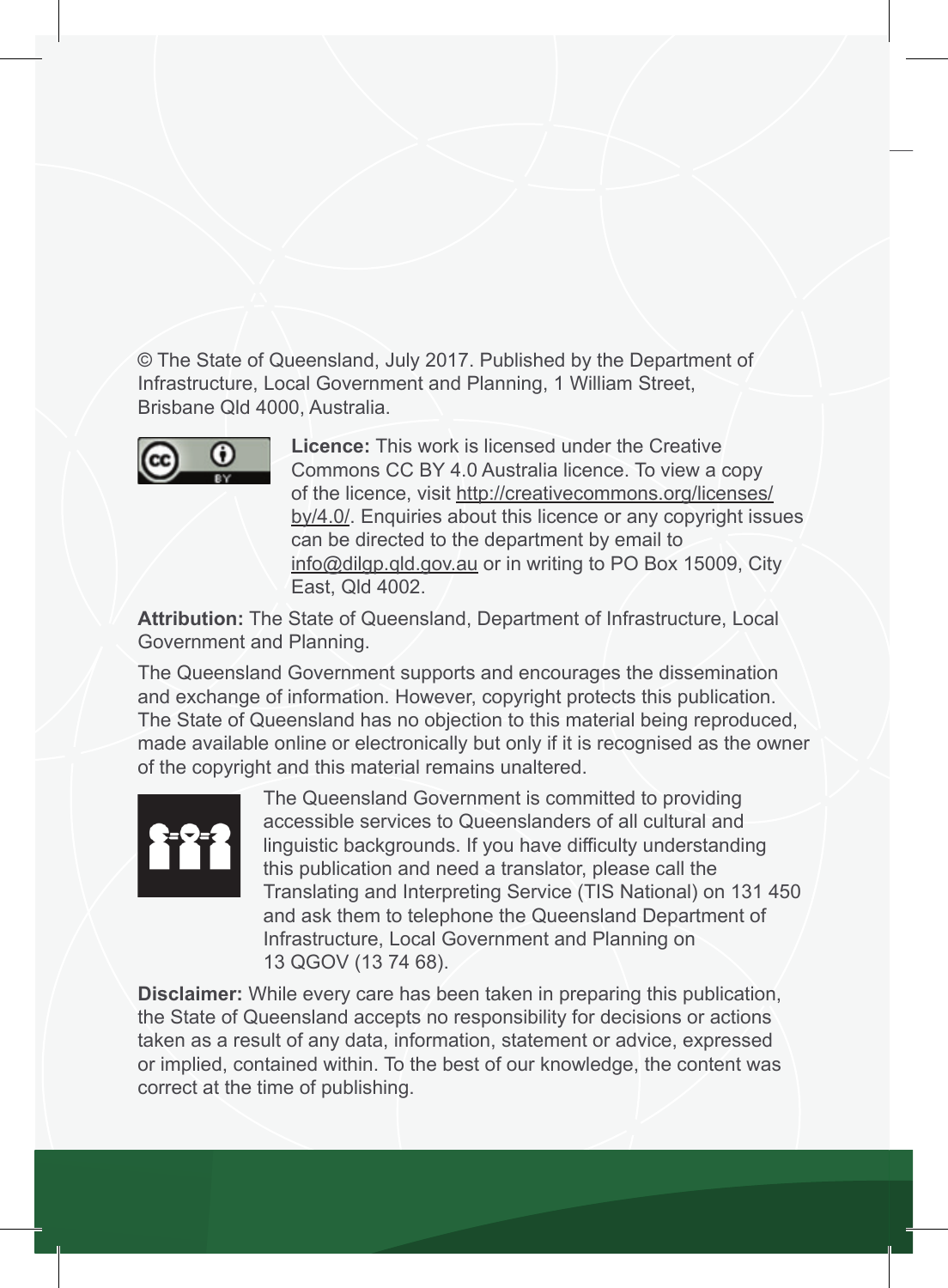# **Contents**

| Better planning for Queensland                | 1  |
|-----------------------------------------------|----|
| Chapter 1: Preliminary                        | 8  |
| Chapter 2: Planning                           | 10 |
| Chapter 3: Development assessment             | 15 |
| Chapter 4: Infrastructure                     | 22 |
| Chapter 5: Offences and enforcement           | 24 |
| Chapter 6: Dispute resolution                 | 26 |
| Chapter 7: Miscellaneous                      | 28 |
| Chapter 8: Transitional provisions and repeal | 29 |
| Some key terms                                | 30 |

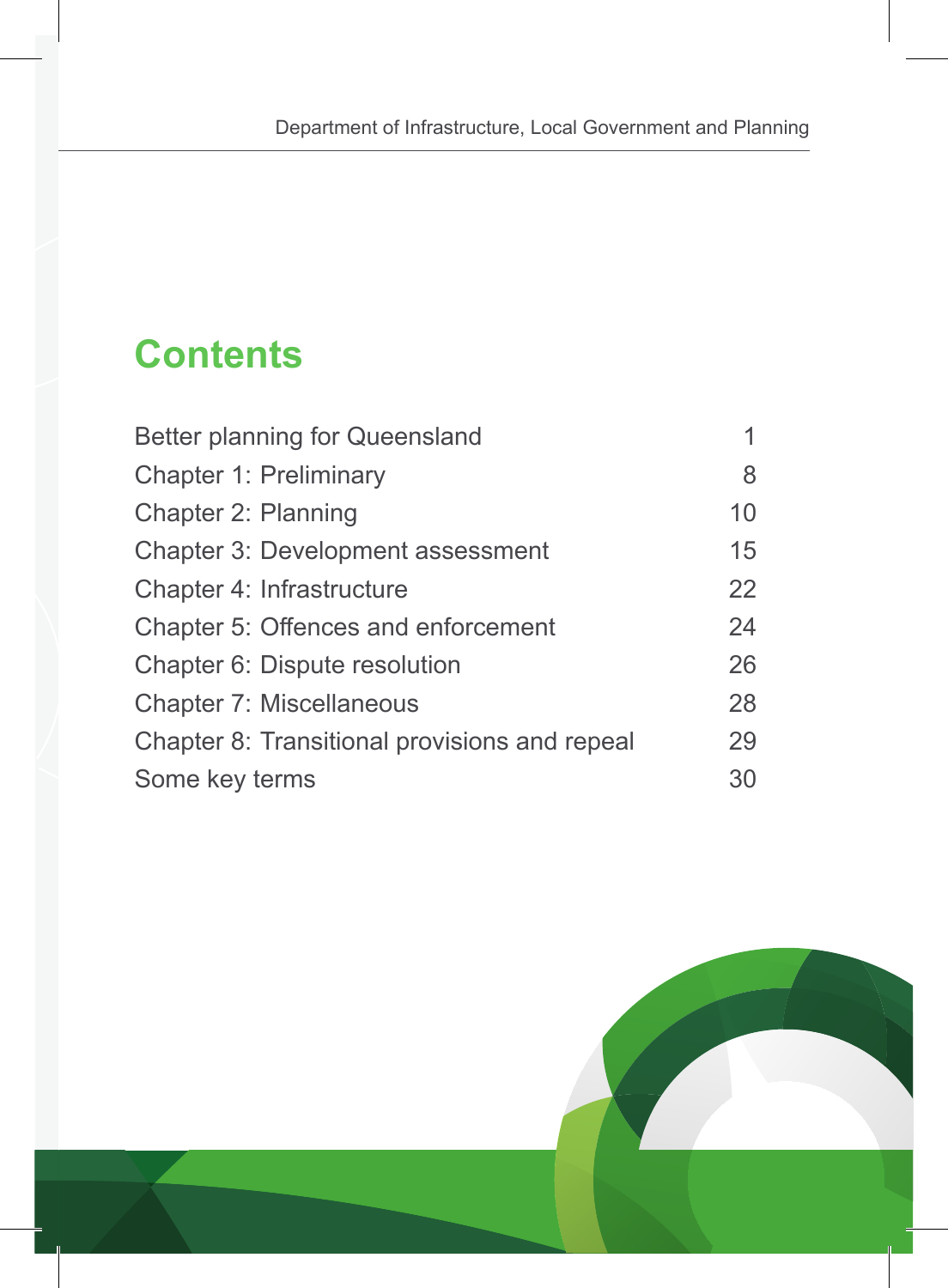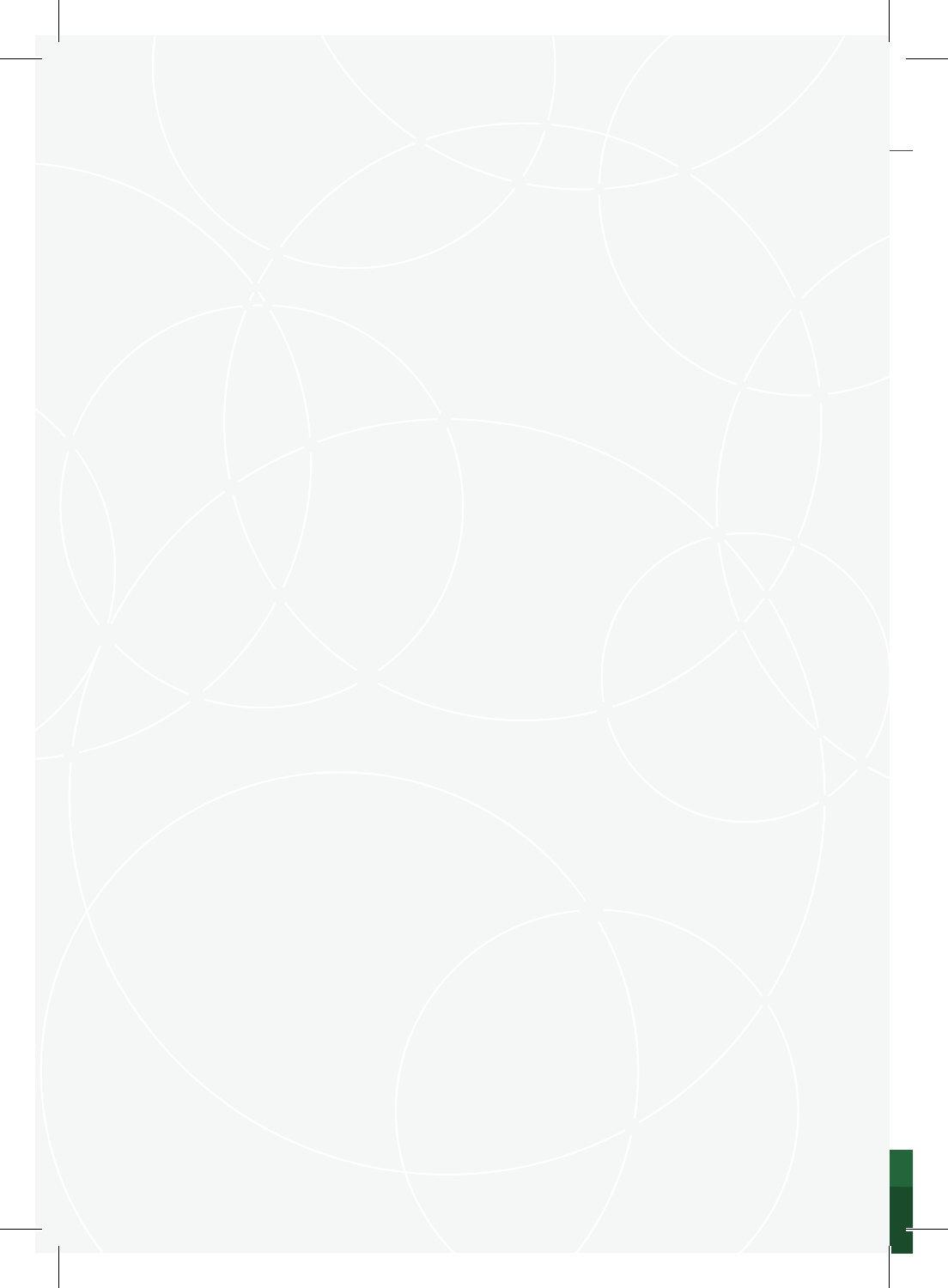# **Better planning for Queensland**

This quide is a reference tool for navigating the *Planning Act 2016*.

Our planning system is framed by the Planning Act, which replaced the *Sustainable Planning Act 2009* (SPA) on 3 July 2017.

The current planning laws are the result of major reform and consultation, where every planning instrument in the framework was reviewed. The need for such reform arose because the system under SPA was found to be cumbersome and did not provide enough certainty of outcomes to developers and the community alike.

In response, the Queensland Government worked extensively with the community, local governments and industry to develop new planning laws and instruments that would create a more transparent and accountable system, encourage meaningful community engagement, and be user-friendly.

The new laws have removed much of the complexity of the previous legislation and made the planning system clearer, fairer and easier to navigate for all Queenslanders.

This section of the guide explains the principal legislation, subordinate legislation, planning instruments, and supporting statutory instruments. The section concludes with a comparison of the current and previous systems.

# **Principal legislation**

- > The *Planning Act 2016* establishes the current planning system.
- > The *Planning and Environment Court Act 2016*, which commenced with the Planning Act, governs the constitution, composition, jurisdiction and powers of the Planning and Environment Court (P&E Court). The court is where appeals can be heard about development assessment decisions.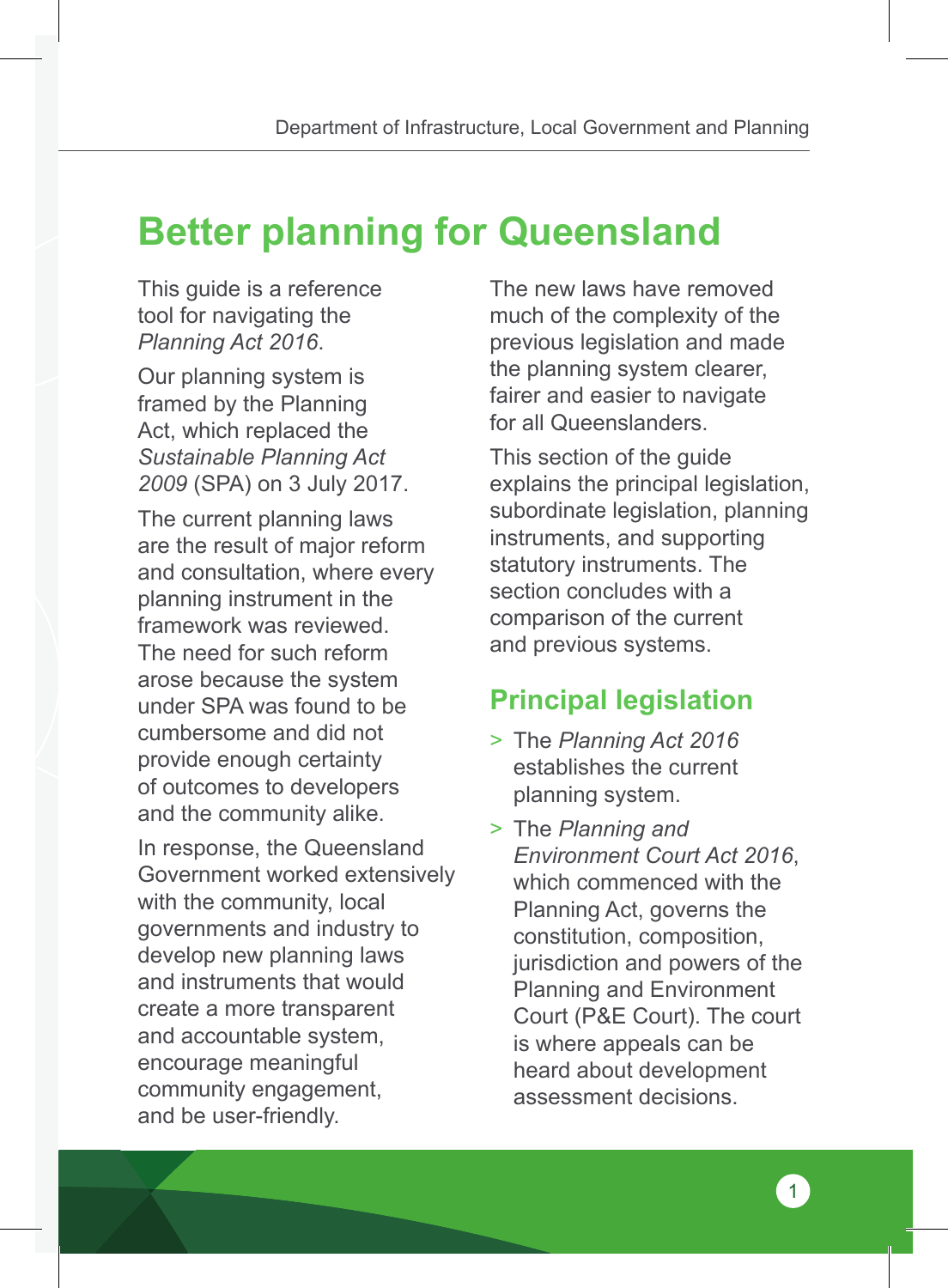> The *Planning (Consequential) and Other Legislation Amendment Act 2016* has ensured that the links between the different pieces of state legislation have been updated with the commencement of the Planning Act.

# **Subordinate legislation**

- > The Planning Regulation 2017 supports the principal legislation by outlining the mechanics for the operation of the Planning Act. It deals with practical matters such as:
	- how development is categorised
	- who will assess a development application
	- the state interest matters for development.

# **Planning instruments – the 'what' of planning**

There are two statutory **state planning instruments**. These are:

#### > **State Planning Policy (SPP)**

This instrument sets out the state planning matters (interests) critical to responsible land-use planning and development across Queensland. Local governments must consider the state interests that apply to their areas when making, amending and implementing their planning schemes.

#### > **Regional plans**

A regional plan focuses on the growth and development of a defined part of Queensland. Regional planning matters are identified in collaboration with local governments, key industry groups and the wider community. Where a regional plan exists, the local government must consider it when making or amending its planning scheme.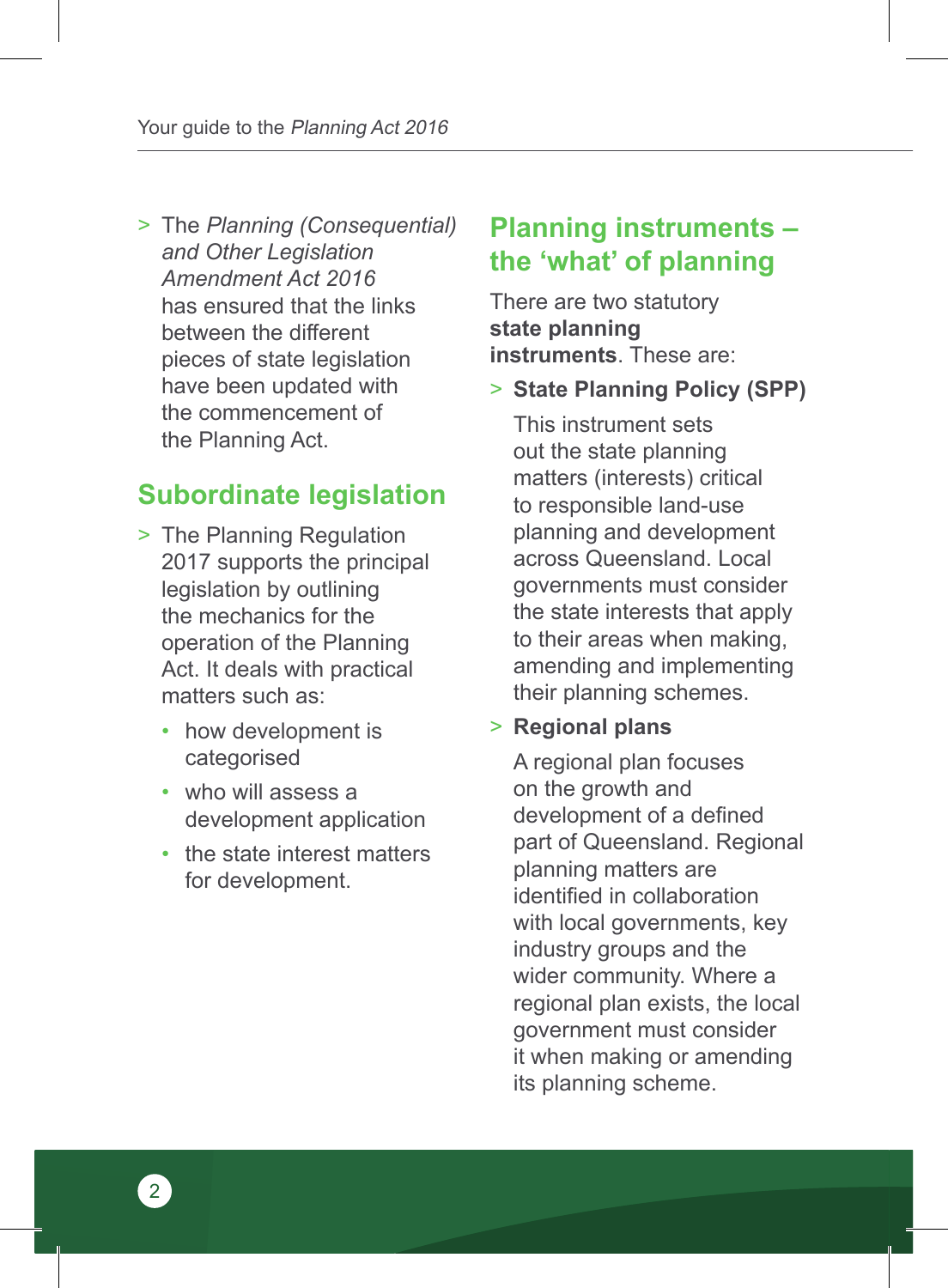In addition, local governments have **local planning instruments.** These are:

#### > **Planning schemes**

Each local government in Queensland has a planning scheme stating how it intends to manage land use and development into the future. The planning scheme also outlines how development applications will be assessed, by categorising development into types of assessment.

#### > **Planning scheme policies**

These support the planning scheme and its administration but do not categorise development or types of assessment. For example, a planning scheme policy may:

- include details about how assessment matters under the planning scheme will be applied, such as templates for turning circles and parking spaces, or
- outline the procedures the local government will follow in administering development applications

in accordance with the Planning Act, such as identifying the locations where applications will be available for inspection and purchase.

#### > **Temporary local planning instruments** (TLPIs)

These can be used to safeguard an area in urgent or emergent circumstances (e.g. flood or fire risk) where making an amendment to the planning scheme would take too long.

### **Supporting statutory instruments – the 'how' of planning**

> The **Minister's Guidelines and Rules** (MGR) sets out the guidelines and rules for making and amending local planning instruments, such as planning schemes. The MGR also outlines the public notification requirements to ensure local communities have their say in these instruments.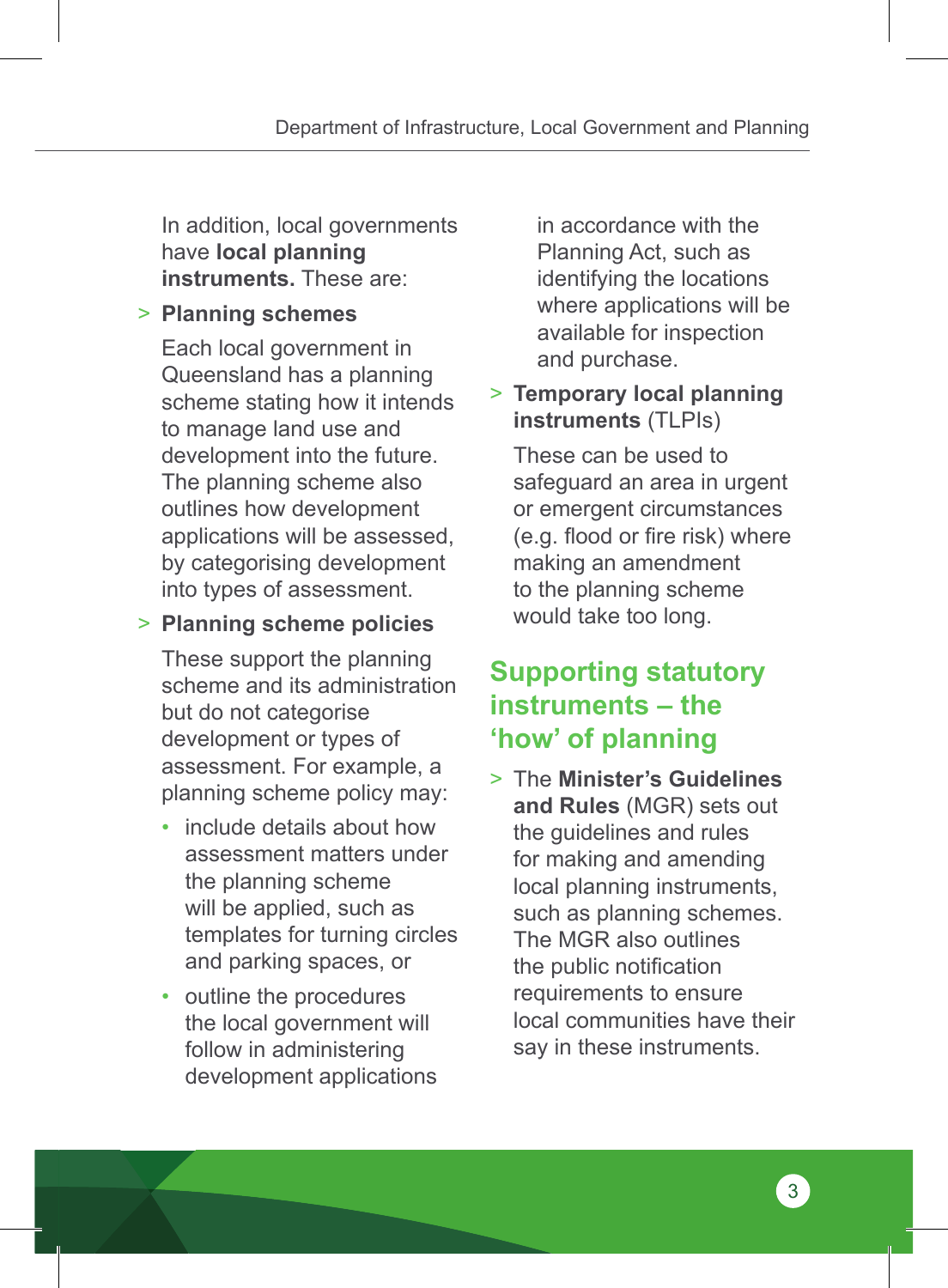- > The **Development Assessment Rules** (DA Rules) sets the rules for how development applications are assessed in Queensland. The rules outline the process for lodging, assessing and deciding an application and the minimum public notification requirements.
- > The **State Development Assessment Provisions** (SDAP) sets out the matters of interest to the state and provides the criteria for assessing development applications where the state government is the assessment manager or referral agency for a development application.

# **Comparison of current and previous systems**

The Planning Act is a far more straightforward piece of legislation compared with the previous legislation (SPA). This has been achieved by:

> rearranging provisions so that similar matters

are grouped together, are expressed more concisely, and ordered logically

- > consolidating definitions as much as possible, so they are easier to find
- > removing descriptive detail about plan-making, like key concepts and core matters for planning schemes
- > shifting process details to other instruments, such as the Planning Regulation 2017 or other statutory instruments.

#### **The basic system remains the same**

The Planning Act retains many similar elements to SPA and so will be familiar to many users.

> There are still state planning instruments and local planning instruments (which must reflect state interests). The Planning Minister still approves these instruments and, for local instruments, continues to set the guidelines and rules for local governments to make or amend their planning schemes.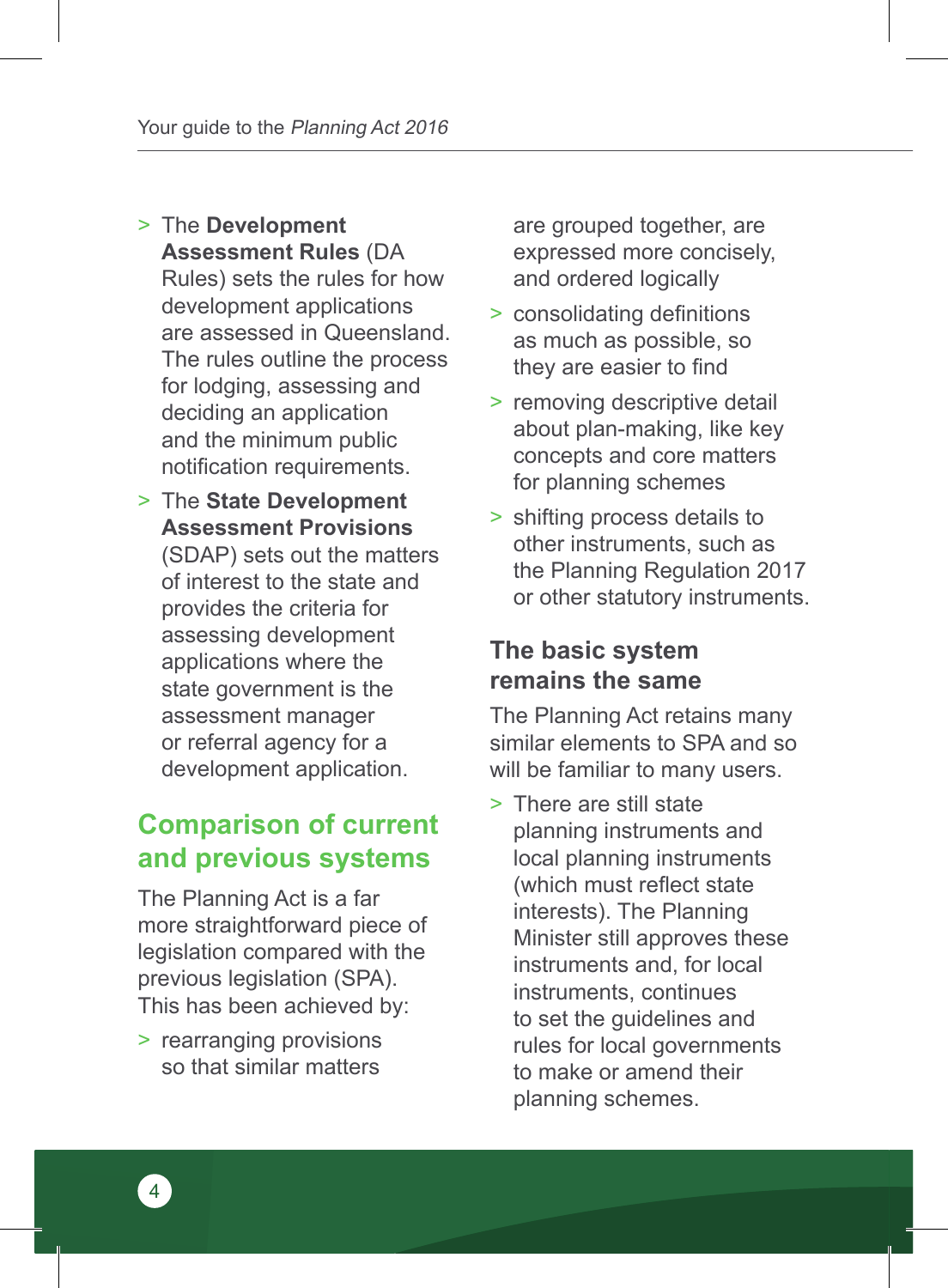- > There is still an integrated approach to development assessment set in the legislation, along with the roles and responsibilities of the key players. The development assessment process, however, is now found in the DA Rules.
- > The State Assessment and Referral Agency (SARA) continues to be the assessment manager or referral agency for development applications where the state has jurisdiction. SARA will use the renewed SDAP to assess development applications



where the state government has a role as assessment manager or referral agency.

- > There are still dispute resolution processes including the P&E Court and a system for low-cost, speedy dispute resolution through the Development Tribunal.
- > There is still a hierarchy of regulatory instruments:
	- the Planning Act establishes the system, including the roles and responsibilities of government, industry and community
	- the Planning Regulation supports the Planning Act by detailing how the Act operates
	- the state planning instruments articulate significant statewide and regional planning interests
	- the statutory instruments articulate the rules for plan-making and development assessment.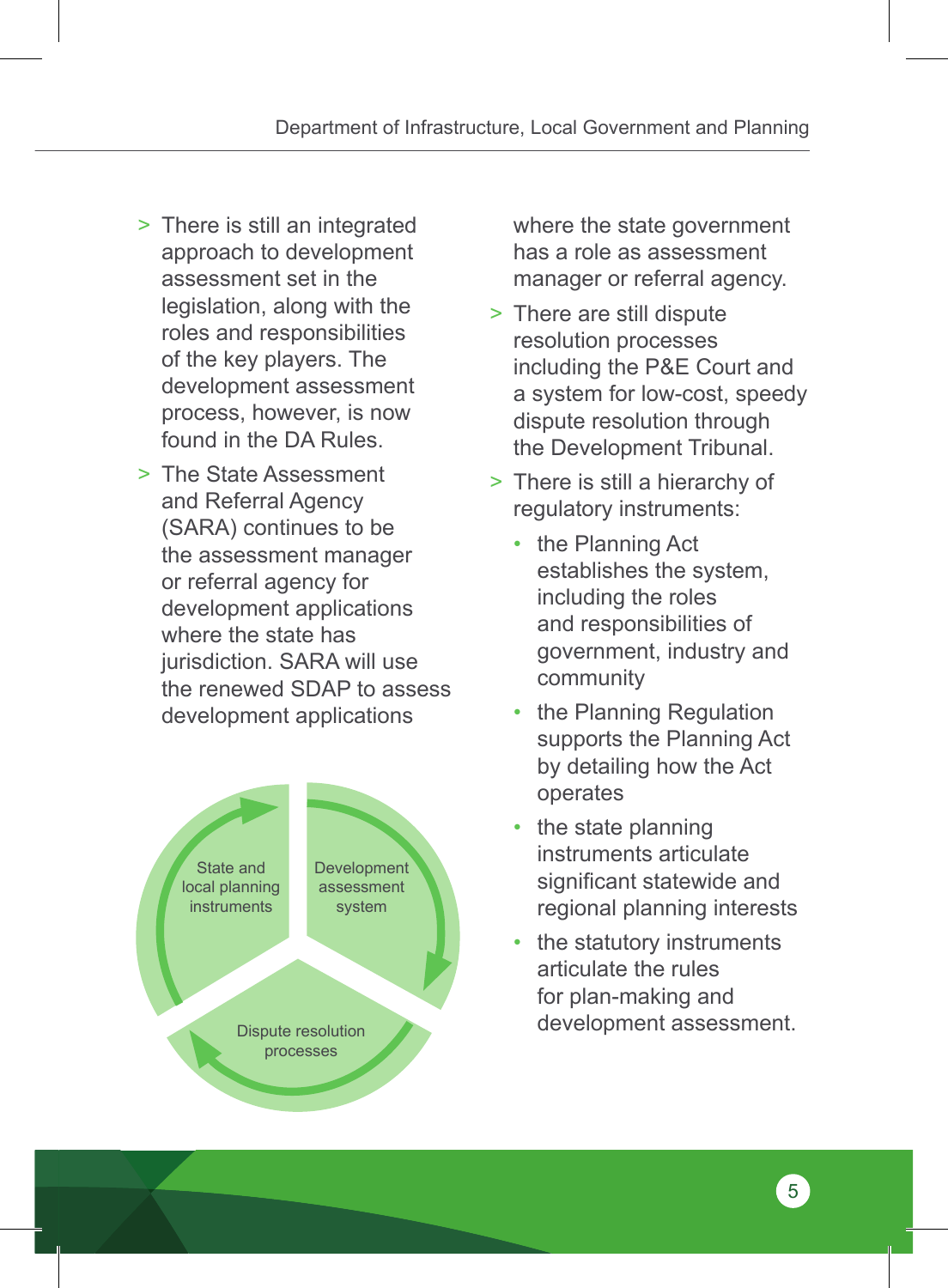#### **Benefits of the new legislation**

The new legislation establishes a system that offers:

#### > **Greater transparency and accountability**

Decision-makers, both state and local government, are now required to publish their reasons for development decisions. This makes the system more transparent for the community and ensures greater accountability for assessment decisions.

#### > **Greater certainty**

The new system retains the code-assessable category of development from the previous system, but has stricter provisions. Previously, decision-makers could draw on other parts of a planning scheme outside the code to justify a decision. Now they are 'bound' to consider the assessment benchmarks (codes) alone. Further, if an application meets all the assessment benchmarks, it must be approved.

#### > **Continued flexibility**

There will always be development proposals that are not anticipated by the planning scheme. The new system, like the previous, takes this into account by being 'performancebased', which means that any application can be made against the planning scheme unless it is prohibited development. All development applications that are impact assessable must involve public notification to allow the community to have their say.

Other benefits under the new planning system include:

- > Community members can appeal development decisions without fear of adverse cost orders.
- > Community engagement is given greater prominence in all statutory instruments and practical tools are provided to local governments to assist them in consulting with their communities.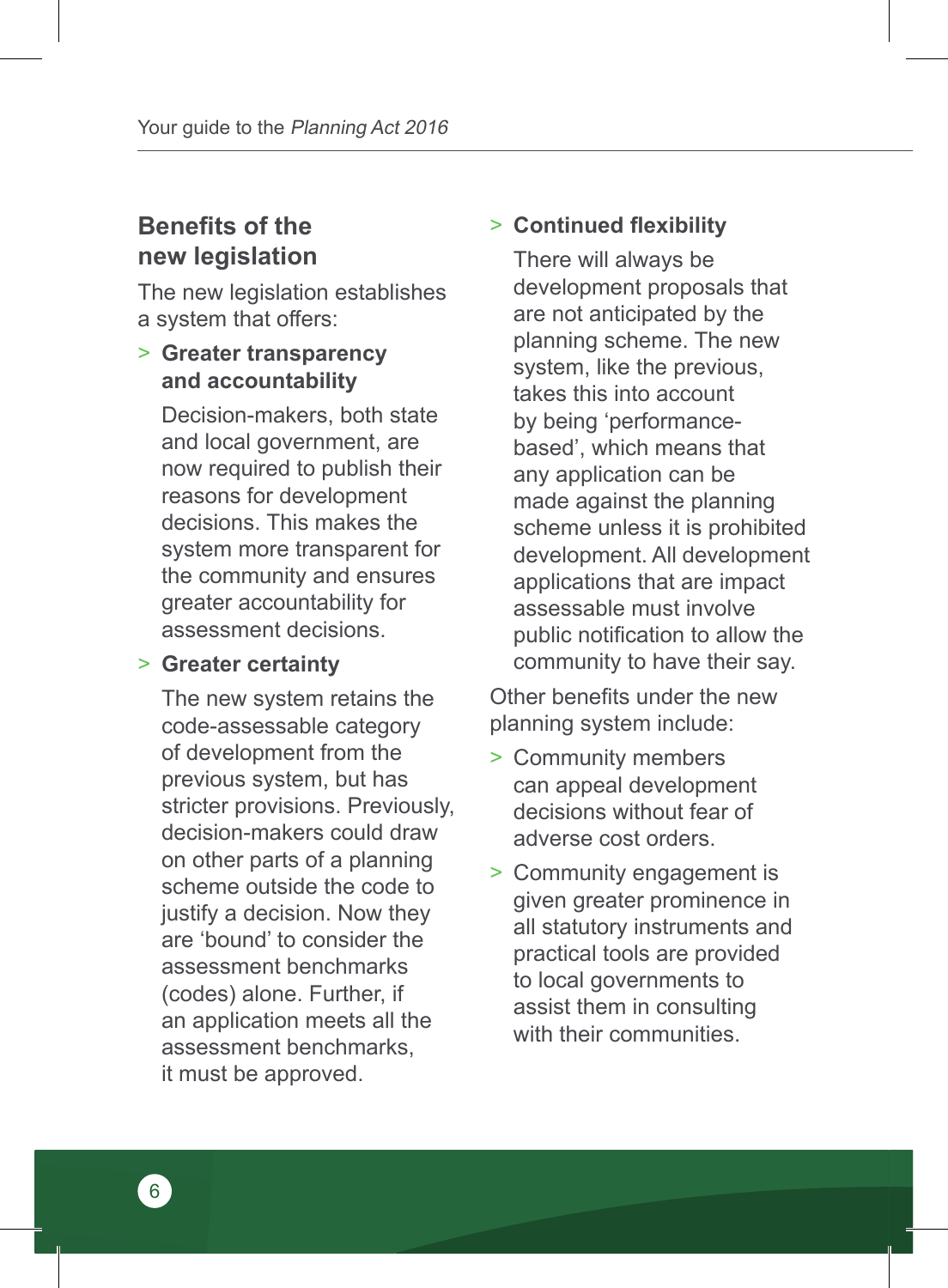- > Local governments must consult with their communities for longer when making a new planning scheme.
- > State heritage places receive stronger protection. There is a new requirement that the Queensland Heritage Council review certain development proposals that may threaten the cultural heritage significance of a site.
- > Local governments can increase infrastructure charges levied on new developments to enable them to deliver critical community infrastructure – for example, parks and libraries.
- > Land surrender arrangements offer greater protection for our pristine coastline.
- > Formal recognition is given to Indigenous knowledge, culture and tradition.
- > There is less red tape in the development application process, through a reduction in required forms.
- > There is continuity with the previous system by retaining the role of SARA, which provides a one-stop-shop for state assessment of development applications.
- > Ecological sustainability is now placed at the heart of the planning system for future generations.

**The remainder of this guide outlines each chapter of the Planning Act.**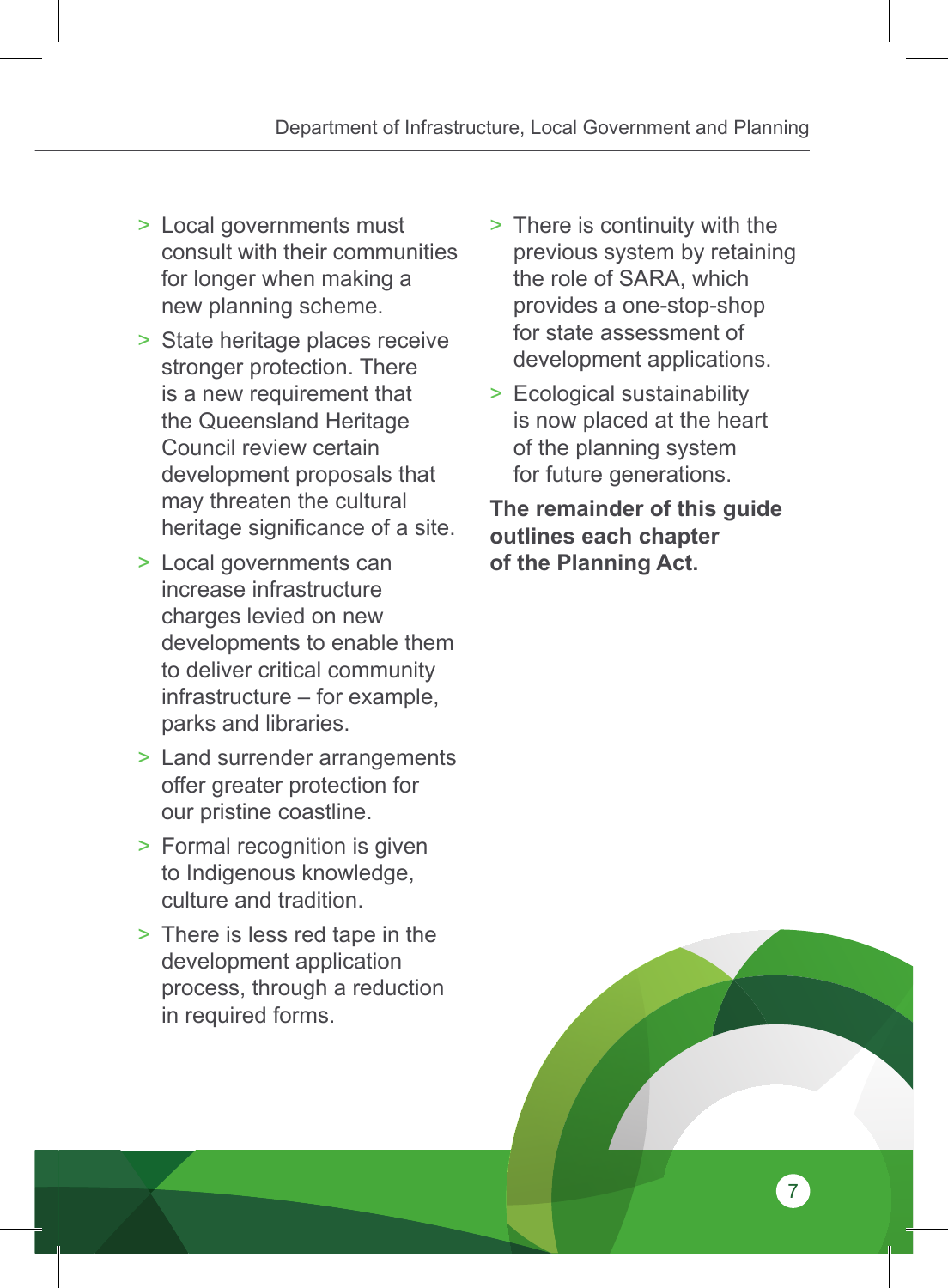# **Chapter 1: Preliminary**

Chapter 1 of the Planning Act explains that its purpose is 'to establish an efficient, effective, transparent, integrated, coordinated, and accountable system of land use planning, development assessment and related matters that facilitates the achievement of ecological sustainability'.

It defines ecological sustainability as a balance that integrates:

- > *the protection of ecological processes and natural systems at local, regional, state and wider levels; and*
- > *economic development; and*
- > *the maintenance of the cultural, economic, physical and social wellbeing of people and communities.*

The Planning Act emphasises the coordination and integration of planning at the three levels at which it occurs in Queensland. namely:

- > state planning
- > regional planning
- > local planning.

Planning at the local and state levels is directly associated with the respective levels of government. Regional planning is primarily the responsibility of the state (as a regional plan is a state planning instrument); however, in practice, regional planning is a cooperative activity between local and state governments, through regional planning committees.

Coordination of planning refers to the linking of planning activities within and between levels of government and the linking of different aspects of planning, such as natural resource planning, land-use planning and infrastructure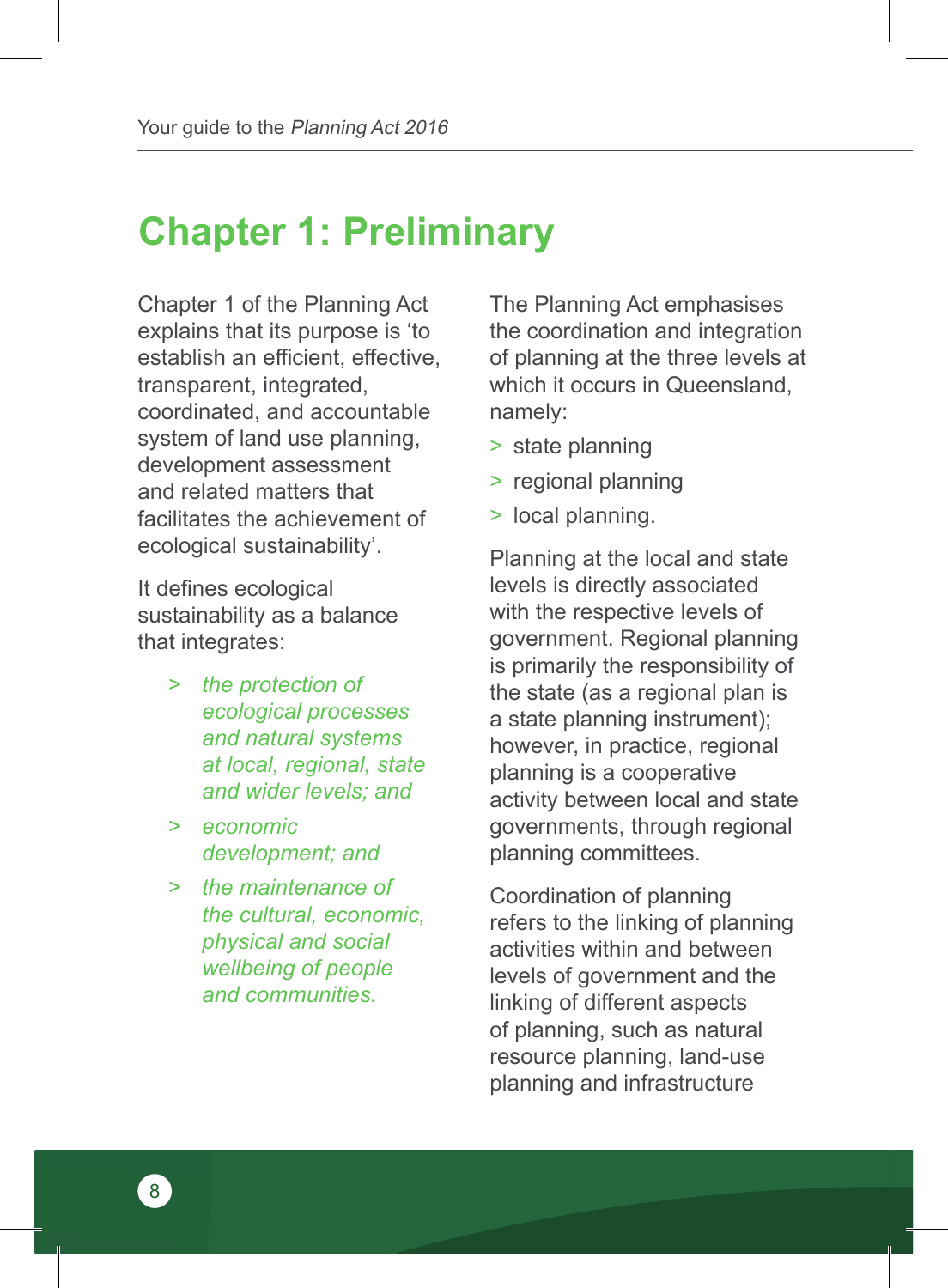planning. Integration refers to the combination and rationalisation of planning outcomes and to presenting them in an integrated way. Local government planning schemes remain the key instrument for integrating state, regional and local planning outcomes.

The Planning Act coordinates planning by:

- > providing for robust communication and consultation within and between levels of government as part of the processes for making and amending planning instruments
- > establishing bodies, such as regional planning committees, to coordinate planning at a regional level
- > establishing the scope of planning instruments in a way that facilitates coordination of different aspects of planning
- > establishing a clear hierarchy of planning instruments, allowing them to interact in a way that will result in integrated planning outcomes
- > providing for integrated development assessment
- > providing for integrated dispute resolution and enforcement.

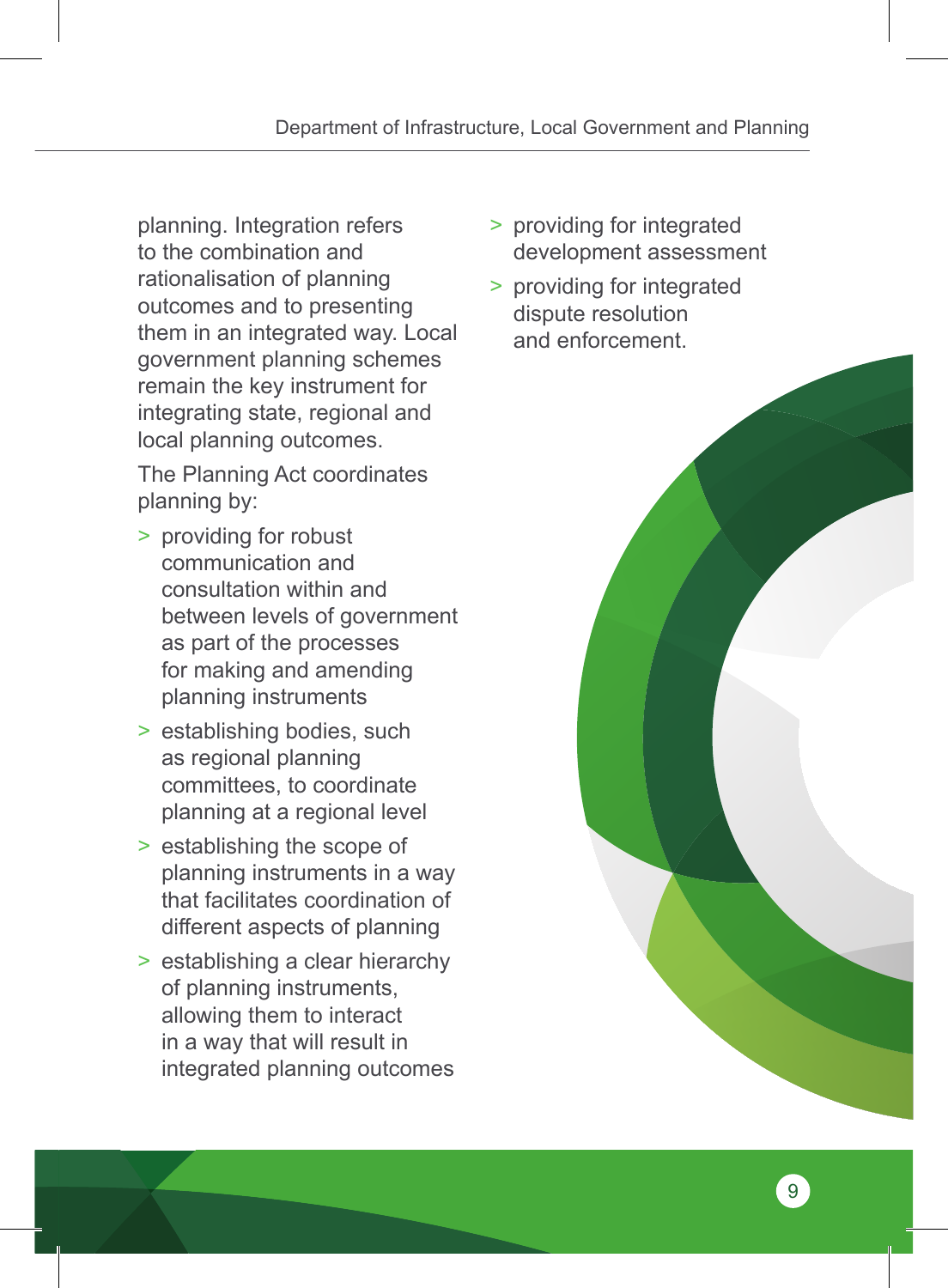# **Chapter 2: Planning**

Chapter 2 of the Planning Act describes the planning instruments (state and local) within the framework and how they relate to each other. It also covers superseded planning schemes and compensation, as well as infrastructure designations

# **Part 1: Planning instruments**

Part 1 defines what the planning instruments are and when they have effect.

State planning instruments set out planning matters that the state has identified as needing to be protected and preserved. Local governments must consider and contribute to these, protecting and preserving these matters through their local planning schemes.

There are two state planning instruments in the new system:

- > State Planning Policy (SPP)
- > Regional plans.

Consultation and community engagement arrangements, like public notification and regional planning committees, are carried forward under the Planning Act.

#### **SPP**

The SPP is a comprehensive document that sets out those matters that are critical to responsible land-use planning and development. Local governments must consider those matters that apply to them when developing and implementing their planning schemes. The SPP has precedence if there is any conflict between the two state planning instruments.

### **Regional plans**

Regional plans focus on the growth and development of defined regions, with regional planning matters identified in collaboration with local governments, key industry groups and the wider

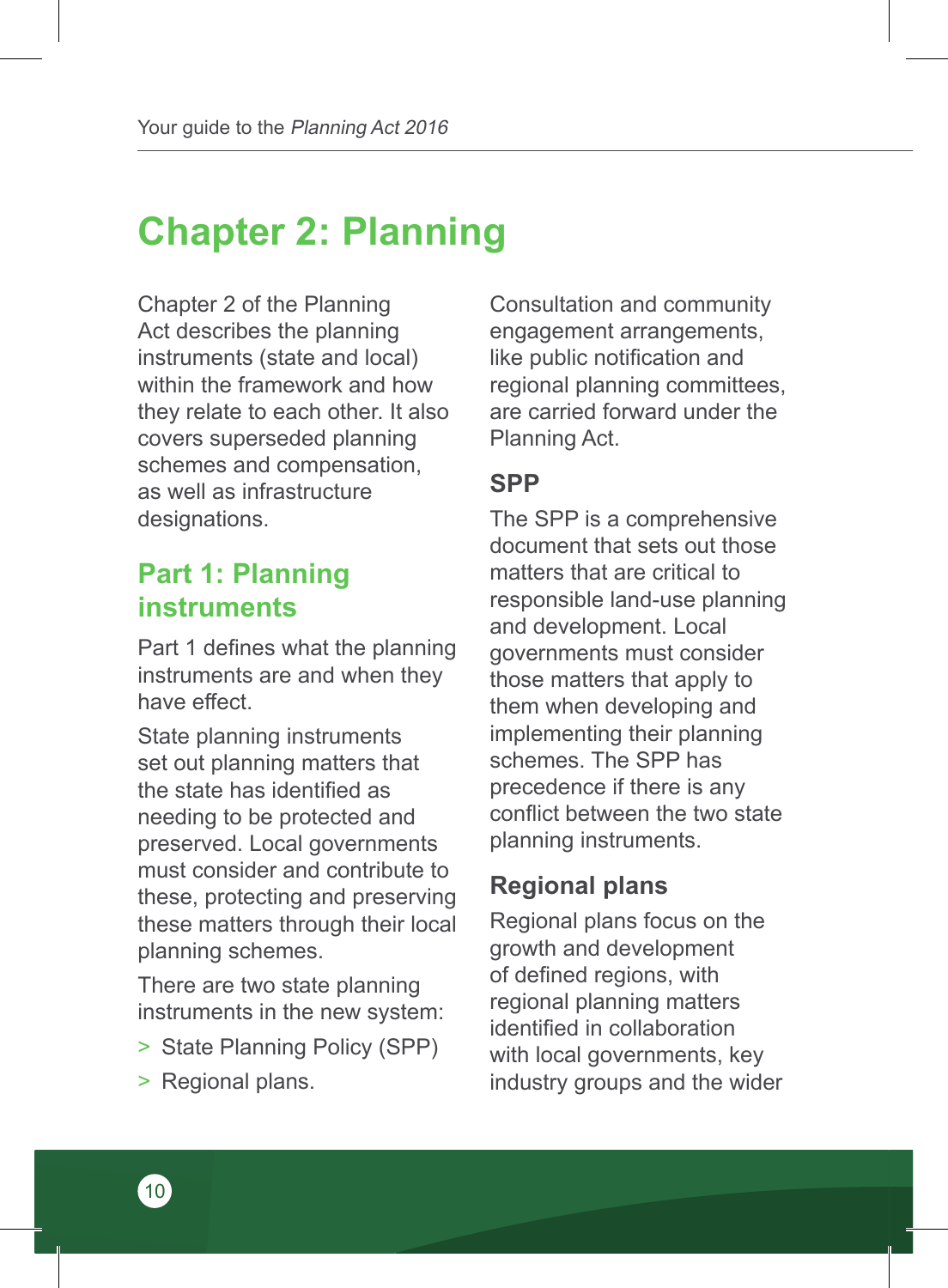community. Where a regional plan exists, local governments must consider it when making or amending their local planning schemes.

# **Part 2: State planning instruments**

Part 2 outlines how the state planning instruments are made, amended and repealed; how temporary state planning policies are made; and how the public is notified about a new or amended state planning instrument so that they can make written submissions, if they wish.

Any person may make a submission about a state planning instrument to the Planning Minister. The periods for making a submission about a state planning instrument are:

- > 40 business days for a new state planning policy or 20 business days for amendment to a state planning policy
- > 60 business days for a new regional plan or 30 business days for amendment to a regional plan.

The Planning Minister may make minor amendments to a state planning instrument without calling for public submissions but must issue a public notice and give each affected local government a copy of the public notice and the amendment. Examples of minor amendments are contained in section 11(3) of the Planning Act.

Part 2 also states that when developing and implementing a regional plan, the Planning Minister may establish a regional planning committee and must consider the advice of this committee.

# **Part 3: Local planning instruments**

Part 3 covers how local planning instruments are made and changed, and how they relate to other instruments. This part also includes the ministerial power to direct action about local planning instruments and related matters.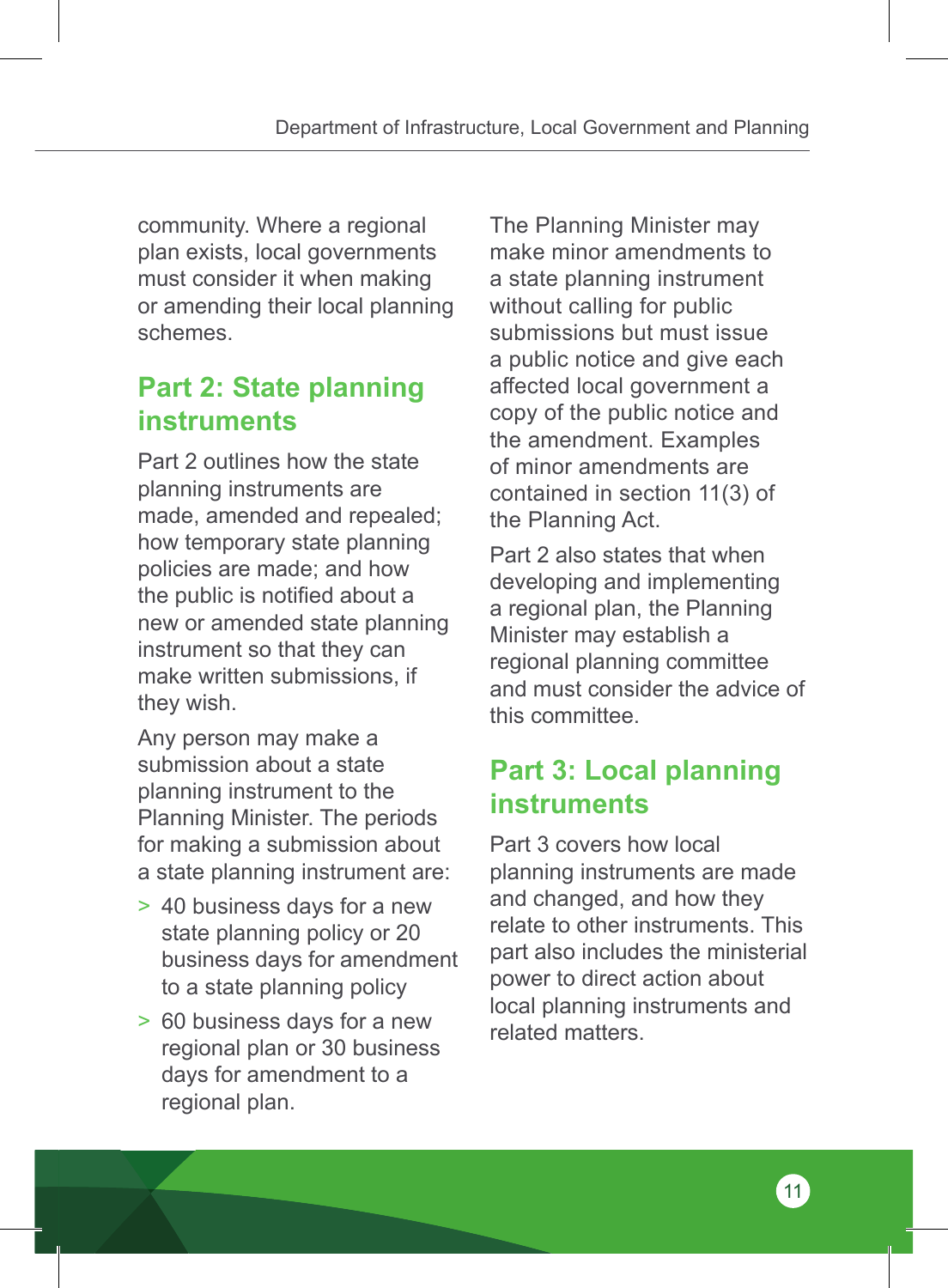Local planning instruments are:

- > planning schemes
- > planning scheme policies
- > temporary local planning **instruments**

Processes for making and amending local planning instruments are set out in the MGR. Some statutory timeframes apply to the making and amending of instruments.

#### **Planning schemes**

The core local planning instrument in Queensland is the planning scheme. Every local government has a planning scheme, which is effectively a statement of the local planning framework against which development proposals are made and considered. A local planning scheme takes into account both local policy intentions for areas and any state interests prescribed by the state government in the SPP or a regional plan (where applicable). Most development across the state is assessed against local planning schemes. Under the Planning Act, planning schemes may also include **local government infrastructure plans** (LGIPs). An LGIP sets out a local government's plans for major infrastructure networks to service the population growth and land uses anticipated in the scheme.

Since 1 July 2016, local governments have been required to include an LGIP in their planning scheme if they intend to levy infrastructure charges or impose conditions for trunk infrastructure. Trunk infrastructure is infrastructure that is shared by multiple developments.

The state government reformed infrastructure planning and charging in 2014, and therefore no significant changes are made in the Planning Act. However, the Planning Act does allow for the maximum amount of the infrastructure charge to be automatically indexed each year.

12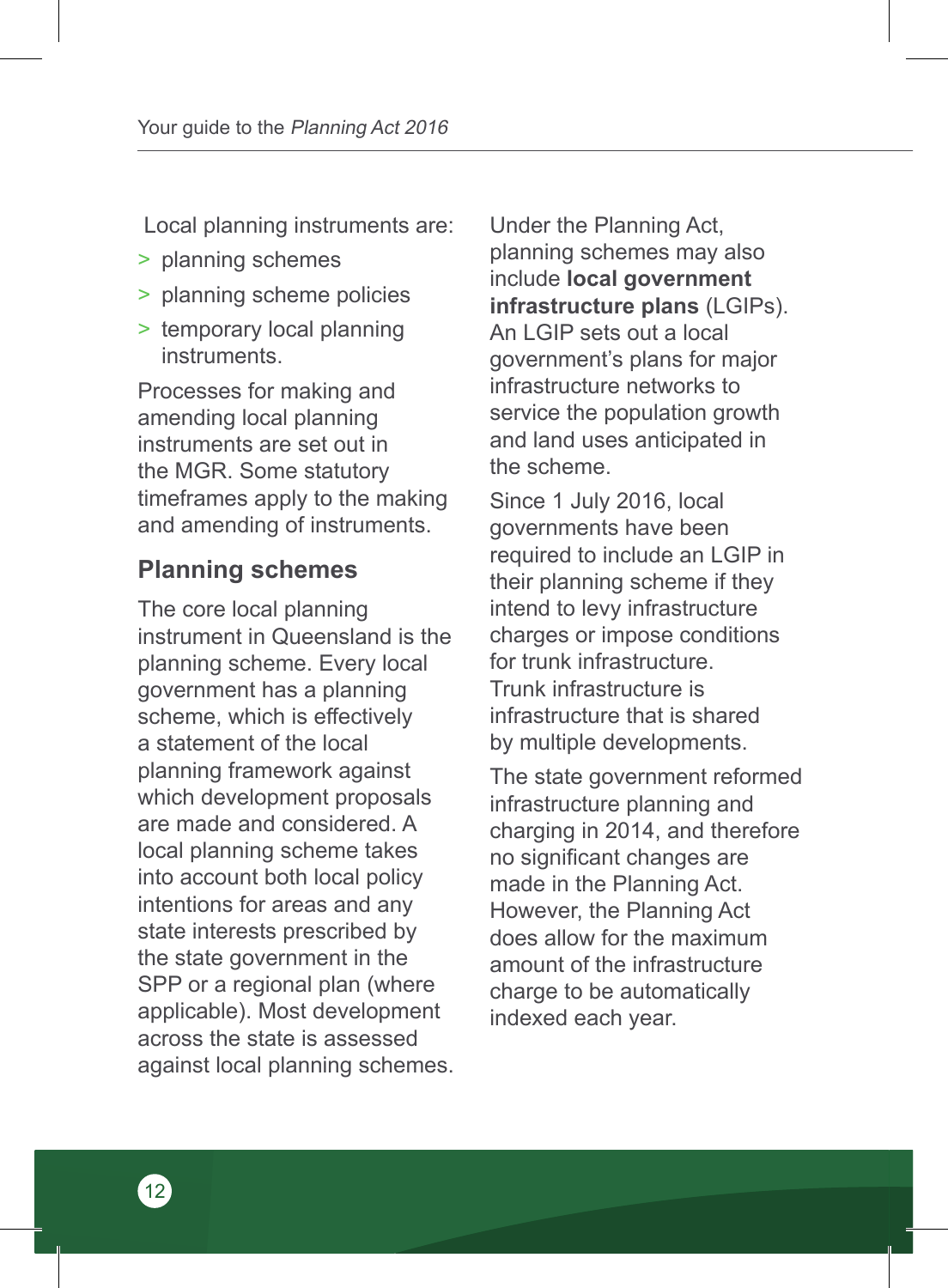#### **Planning scheme policies**

A planning scheme policy supports the planning and development assessment policies in a planning scheme for part or all of a planning scheme area, by assisting with the practical implementation of objectives or requirements contained in the planning scheme.

#### **Temporary local planning instruments**

A temporary local planning instrument (TLPI) may be used to bring into effect urgent provisions for a local area before the planning scheme can be amended where there is a risk of serious environmental harm, or where it gives rise to adverse cultural, economic or social conditions, and where the delay in bringing in such provisions would increase the risk.

# **Part 4: Superseded planning schemes**

Part 4 explains how a person can ask the local government to consider applying a superseded planning scheme to a development proposal. The Planning Act provides for the requirements and powers for making and deciding these requests.

Compensation provisions, in relation to adverse planning changes, carry forward and now sit with the provisions for superseded planning schemes. There are new arrangements for compensation in relation to planning changes made to a planning scheme as a result of natural hazards.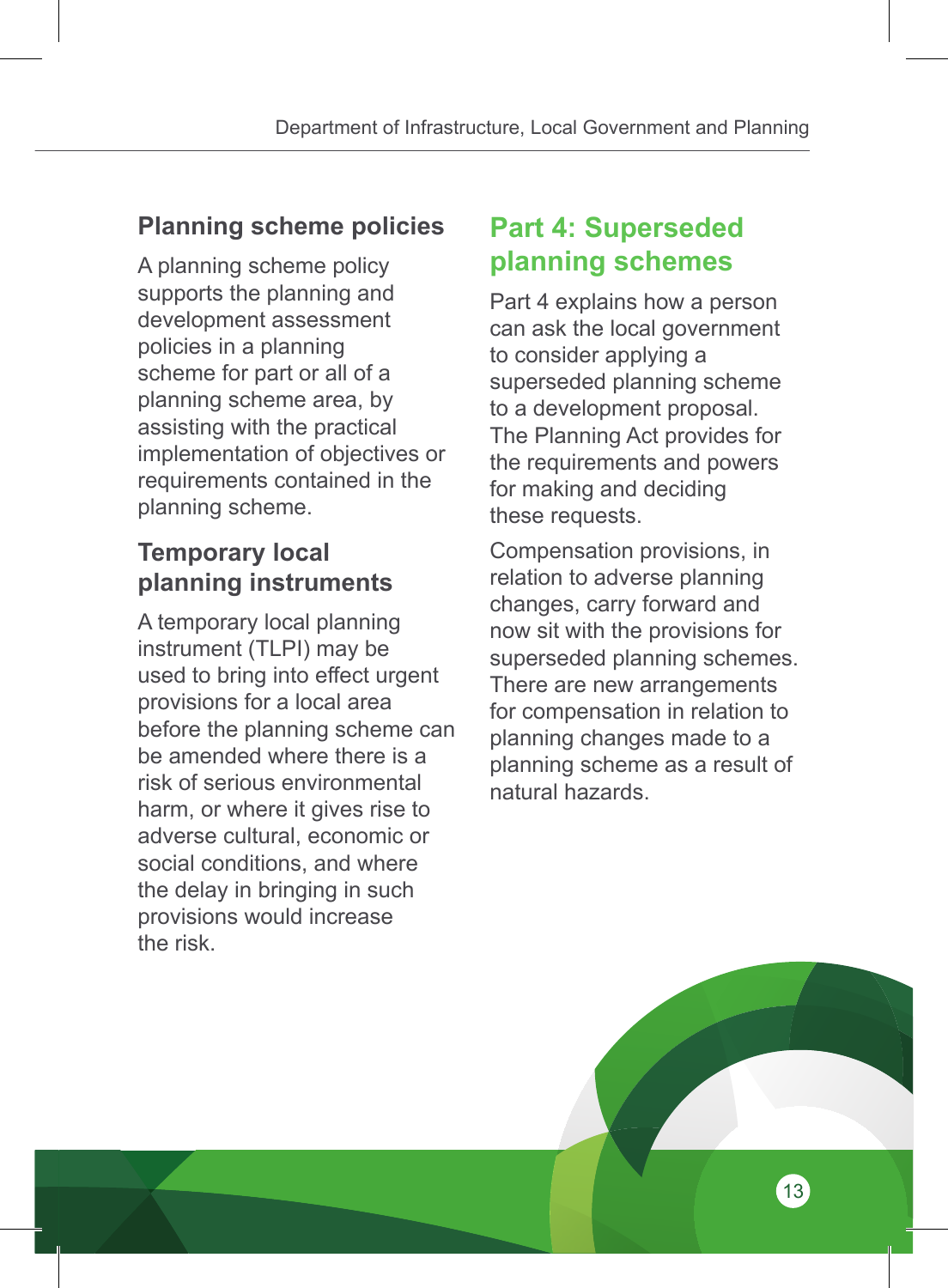# **Part 5: Designation of premises for development of infrastructure**

Part 5 provides for:

14

> who may designate premises for the development of infrastructure – this is either the Planning Minister (a change from SPA under which any state minister could designate) or the local government

- > what the designation may provide for
- > amendments to designations
- > duration and extension of designations
- > the repeal of designations
- > the requirement for designations to be noted in the planning scheme.

The MGR contains:

- > guidelines for the process for environmental assessment and consultation for making or amending a ministerial designation, and
- > the designation process rules for the local government when making or amending a designation.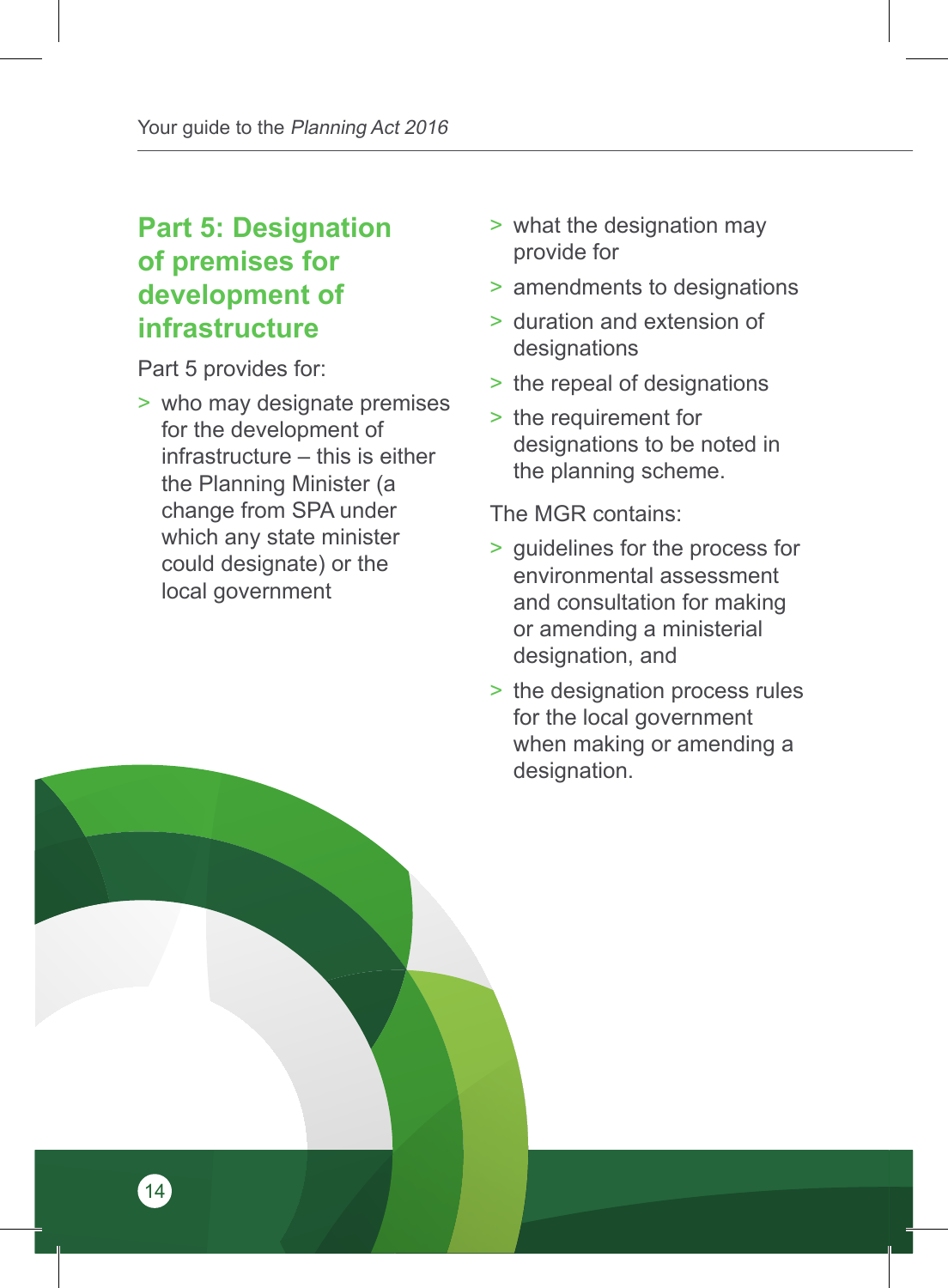# **Chapter 3: Development assessment**

Chapter 3 of the Planning Act outlines the development assessment framework and contains the most foundational changes to the planning system.

The chapter:

- > defines and describes categories of development and assessment
- > explains how to make, change, assess and decide development applications. and provides the head of power for the DA Rules
- > outlines the rights and responsibilities for development approvals, including how to seek changes and extensions to development approvals
- > clarifies the Minister's powers in relation to the development assessment system
- > concludes with various miscellaneous provisions.

# **Who is involved in development assessment?**

The following are key stakeholders in the development assessment framework:

- > **applicant**  the person that makes the development application
- > **assessment manager**  the entity responsible for assessing and deciding a development application. This is usually the local government that administers the planning scheme for the local area. In some instances, the assessment manager may be the state government. The Planning Act does allow selected assessment managers to establish a list of alternative assessment managers who may become the assessment manager for certain development applications.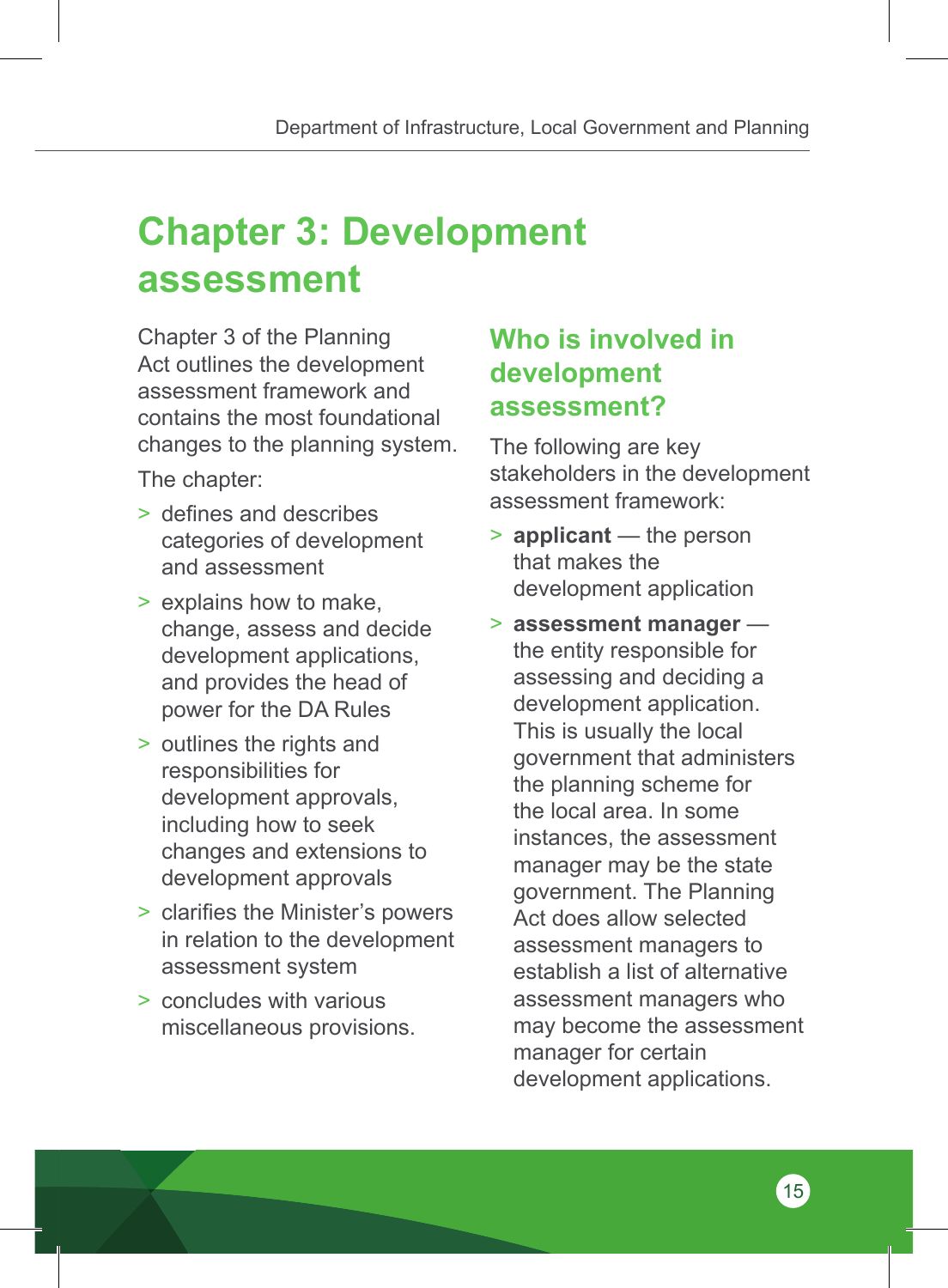- > **referral agency** an entity that is required to undertake an additional assessment of certain types of development applications during the development assessment process. Referral agencies are either concurrence agencies (who can direct the assessment manager to refuse the application) or advice agencies (who cannot direct the decision and are limited to providing the assessment manager with advice only)
- > **submitter** a person who makes a properly made submission about a development application during the public notification period. Submitters may be afforded the right to appeal the decision.

# **Development and approval types**

#### **Categories of development**

There are three categories of development outlined in the

Planning Act (as compared with five in SPA). They are:

- > **prohibited development** development that is not allowed under any circumstances. Only the Planning Regulation may identify prohibited development. A development application cannot be made for prohibited development.
- > **accepted development** development that does not require a development permit; however, it must meet any requirements set by the local government or the state. Development that is not otherwise categorised as prohibited or assessable is accepted development.
- > **assessable development** development that requires a development permit before it can occur. There are two categories of assessable development: code assessable or impact assessable.

All properly made development applications must be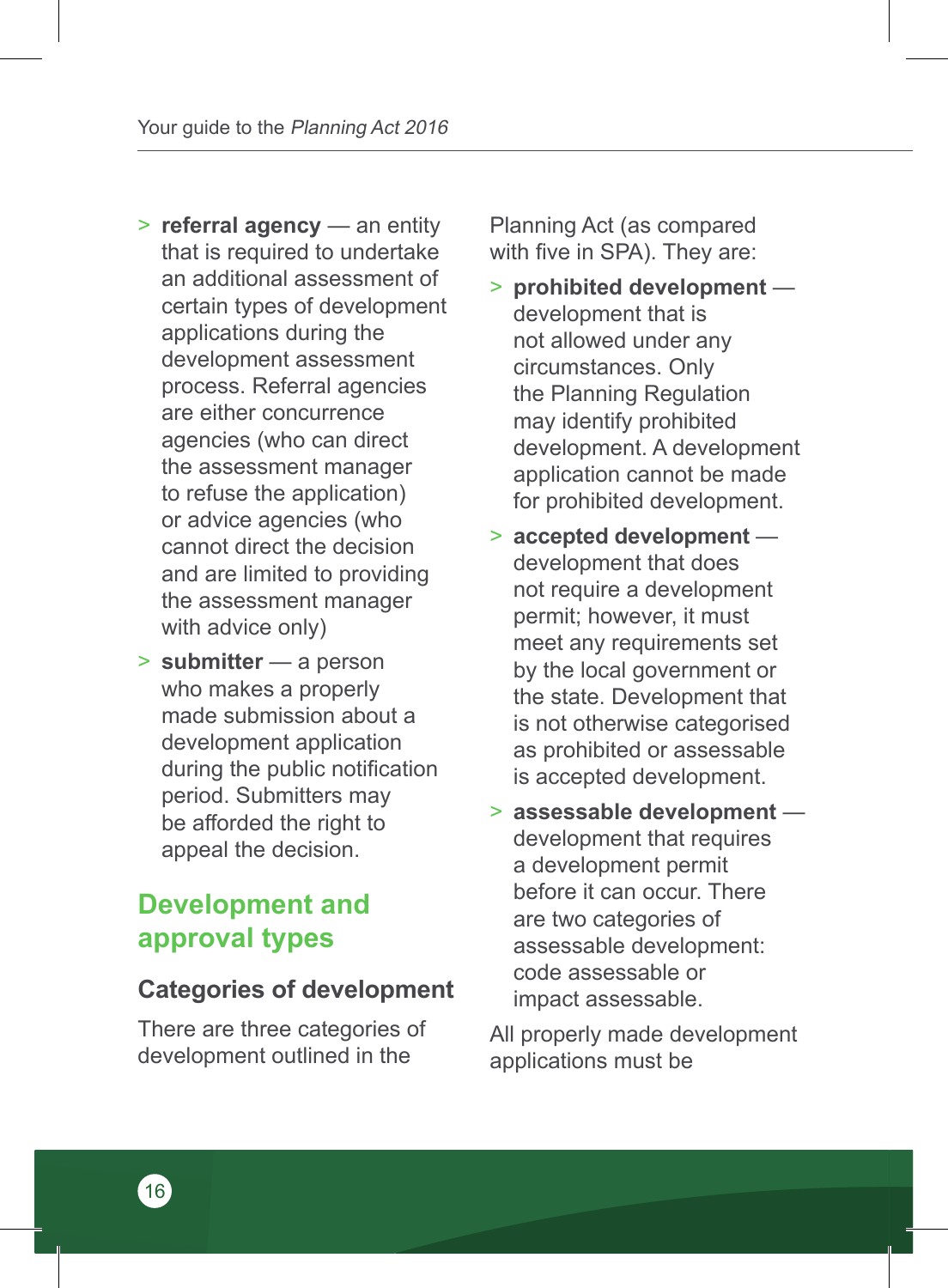assessed and decided, even if they are inconsistent with the expectations of the community (as outlined in the planning scheme).

### **Categorising and assessing development**

Categorising instruments under the Planning Act can be the Planning Regulation or a local categorising instrument (being either a planning scheme, TLPI or a variation approval).

Categorising instruments can:

- > categorise development as either accepted, assessable or prohibited
- > specify the category of assessment required for assessable development
- > set out assessment benchmarks and other assessment matters that the application must be assessed against.

#### **Development approvals**

Assessable development is development for which a development approval is required. A development

approval can be either one or other, or a combination of:

- > a **development permit**, which authorises the carrying out of assessable development
- > a **preliminary approval**, which approves the development but does not authorise the carrying out of assessable development. A preliminary approval may include a **variation approval**, which can give approval to vary the effect of a local planning instrument. When making an application that seeks to vary the effect of the planning scheme, this is called a variation request.

# **Exemption certificates**

Exemption certificates may be given by local or state government (as assessment managers) in a limited number of circumstances. Exemption certificates certify that a development approval is not required for development that is otherwise stated assessable development. These generally have effect for two years and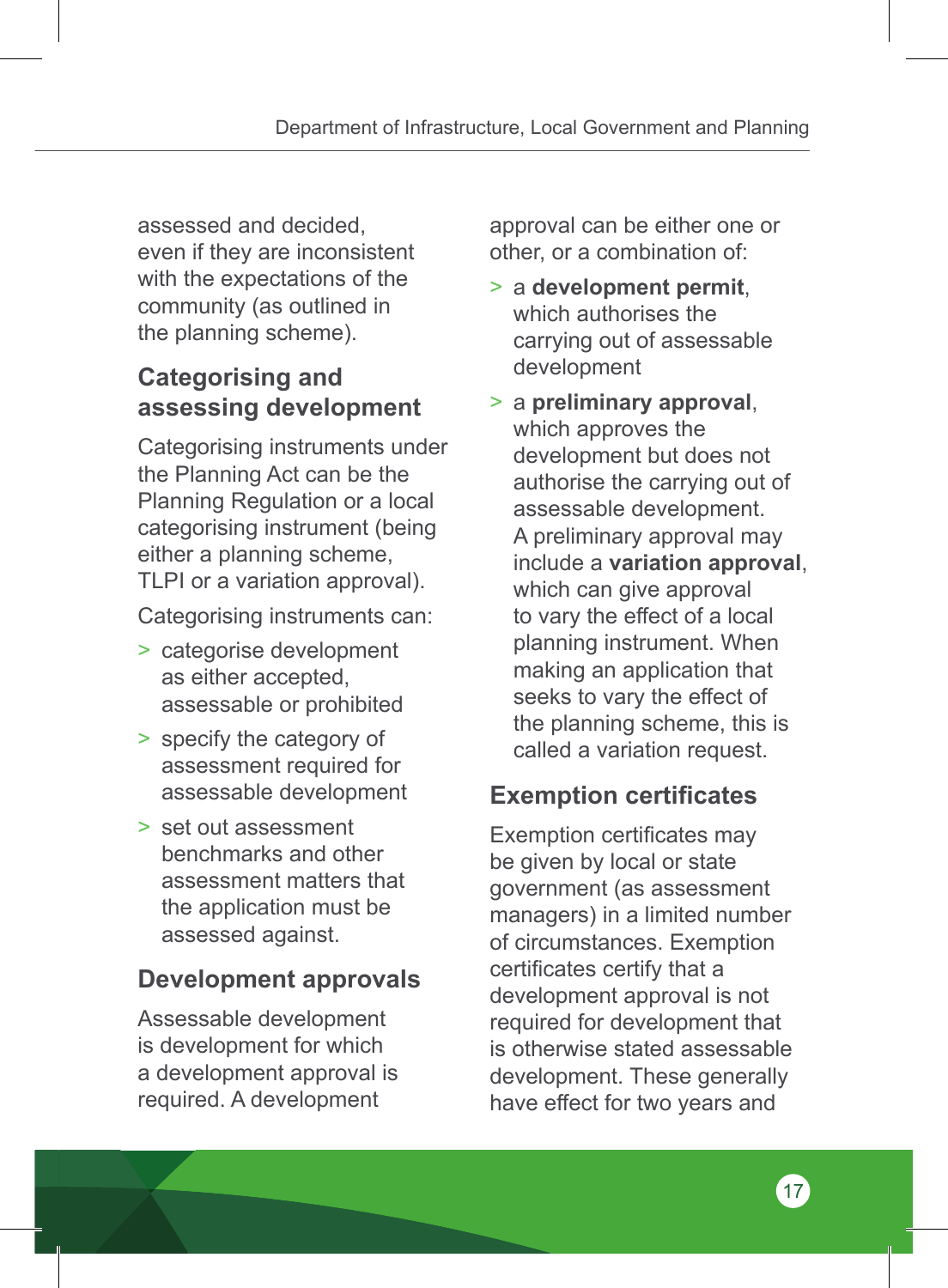allow the development stated in the exemption certificate to be carried out without a development approval.

### **Development assessment process**

The process for development assessment is not found in the Planning Act but in the DA Rules.

There are five parts to the DA process:

- > application
- > referral
- > information request
- > public notification
- > decision.

Depending on the development being applied for, the required steps in each process may vary. Not all parts will apply to all development applications — for example, only impact-assessable applications and applications involving a variation request require public notification.

The DA Rules also establish arrangements for:

- > changing a development application before it has been decided
- > dealing with missed referrals
- > setting timeframes throughout the assessment process, including lapsing and revival provisions and the ability to stop the current period.
- > determining what is substantially different development
- > establishing requirements for giving public notice.

The DA Rules and other information supporting the development assessment process under the Planning Act can be accessed on the department's website: https://planning.dilgp.qld.gov.au/

#### **Properly made development applications**

For each development application to be progressed through the development assessment process it must be properly made.

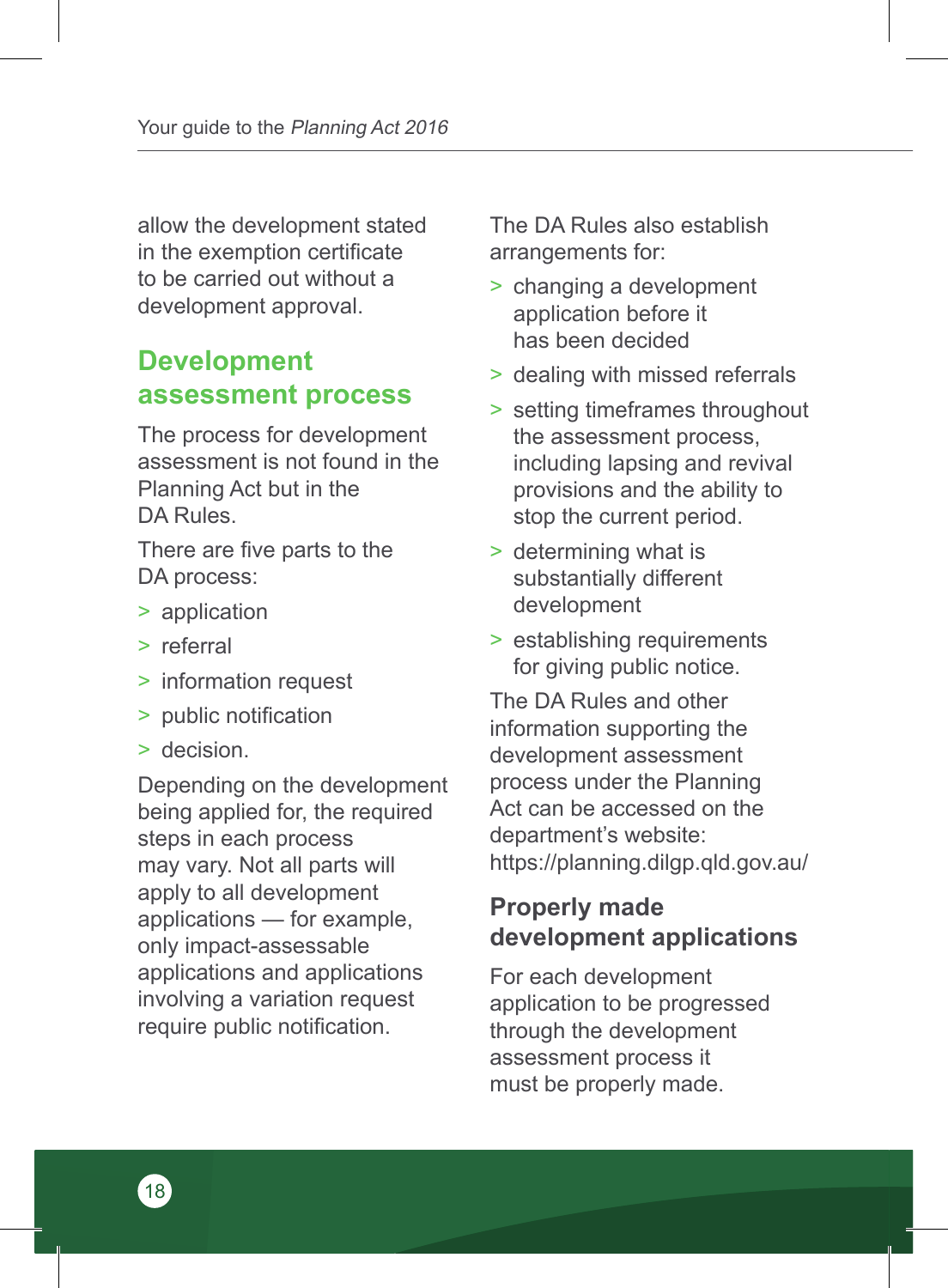This means it must:

- > be made to the assessment manager
- > be made in the approved form
- > be accompanied by the documents required under the approved form
- > be accompanied by the required fee
- > include owner's consent (where required).

The Planning Act provides that the assessment manager may choose to accept an application as properly made if it has not met all the requirements related to the approved forms and supporting material. However, the assessment manager cannot accept an application as properly made without owner's consent (where it is required) or the required fee.

#### **Statement of reasons**

The Planning Act requires local and state governments, as assessment managers, to publish the reasons for their decisions. This is required for most development applications (both code assessable and impact assessable).

Exceptions are for development applications that involve operational works only, or building works assessable against the building assessment provisions in the *Building Act 1975*. However, assessments managers may still choose to do so.

Publishing the reasons for decisions helps the community understand why they were made and ensures assessment managers (both local and state government) are accountable

The Planning Act also requires the reasons for a decision to change a development approval to be published, as well as the responses given by the state when acting as a referral agency.

### **Types of assessment**

The Planning Act establishes separate rules for assessing code-assessable development, impact-assessable development and variation requests.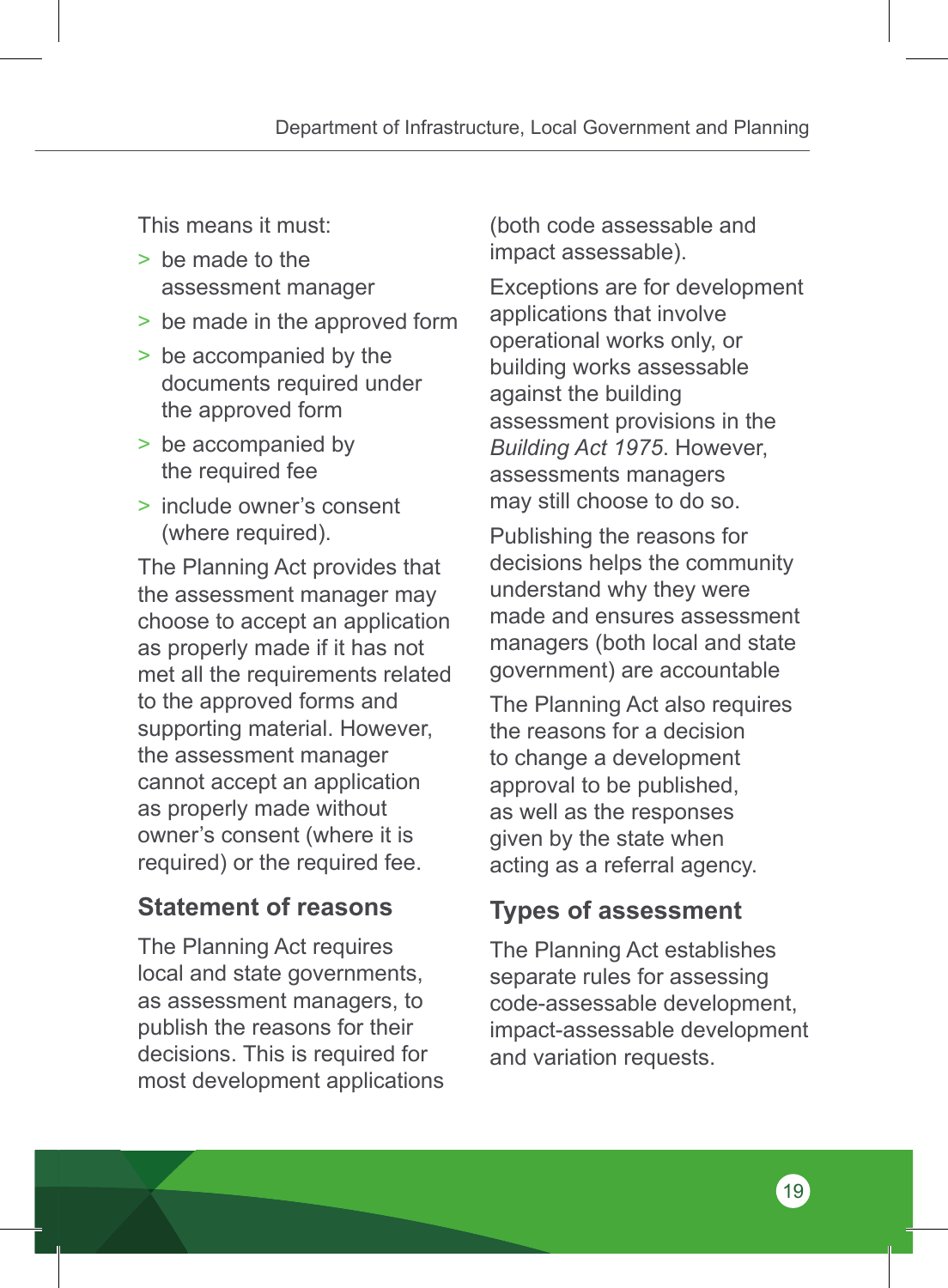- > **Code assessment** must be assessed only against assessment benchmarks (stated in the categorising instrument) and having regard to matters prescribed by the regulation. The assessment manager must approve the development application to the extent it complies with assessment benchmarks, or, if compliance with assessment benchmarks cannot be achieved, by imposing development conditions.
- > **Impact assessment** must be carried out against the assessment benchmarks and having regard to any matters prescribed by regulation. It may be carried out against or having regard to any other relevant matters, such as a planning need, or the current relevance of the assessment benchmarks in the light of changed circumstances.
- > **a variation request** must consider the consistency of the variations sought with the rest of the planning scheme and the effect the variations

20

would have on submission rights for later development applications, as well as any other requirements set out in the Planning Regulation.

#### **Types of decision**

In deciding a development application, the assessment manager must:

- > approve all or part of the development application,
- > approve all or part of the development application. with conditions, or
- > refuse the development application.

An assessment manager may also decide to give a preliminary approval, a development permit, or both.

Referral agencies (other than advice agencies) have the power to direct the assessment manager to refuse an application, or to direct that conditions be added to any approval given.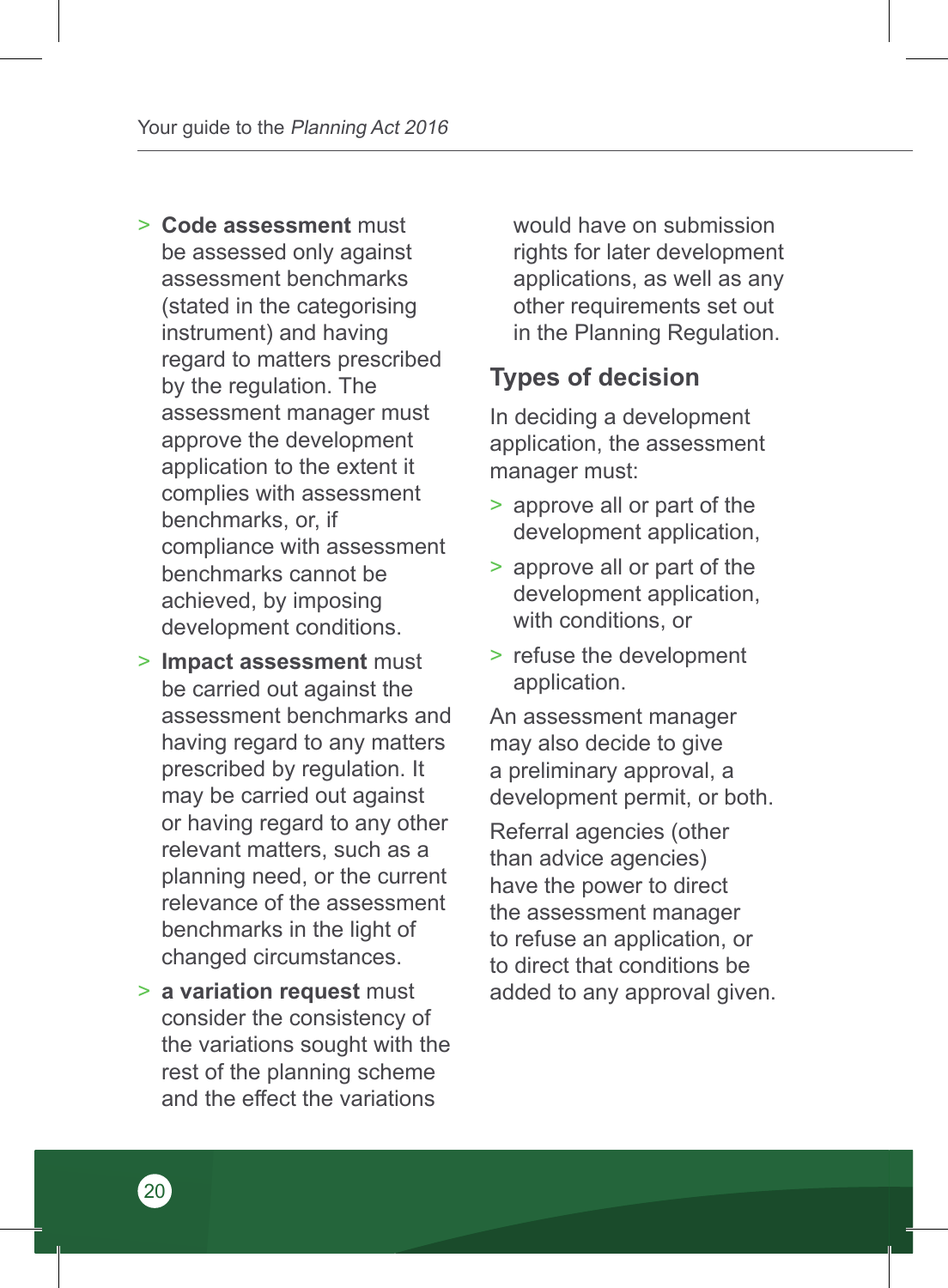# **Development approvals**

This chapter also prescribes the effect and duration of development approvals and when they lapse, and how they may be extended, changed or cancelled.

The ability to make representations to change a development approval during the applicant's appeal period is provided under the Planning Act. There is also a timeframe in which representations must be considered and decided.

After the applicant's appeal period, the process for making a change application to a development approval allows for both minor and nonminor changes. Non-minor or 'other' change applications are assessed and decided using the development assessment process set out under the DA Rules.

#### **Ministerial powers**

Ministerial powers for development decisions are found in this chapter, including directions and call-ins, which are limited to where the matter involves, or is likely to involve, a state interest. The Planning Minister's two-step process for call-ins, which includes a process for seeking representations about a proposed call-in, is retained in the Planning Act.

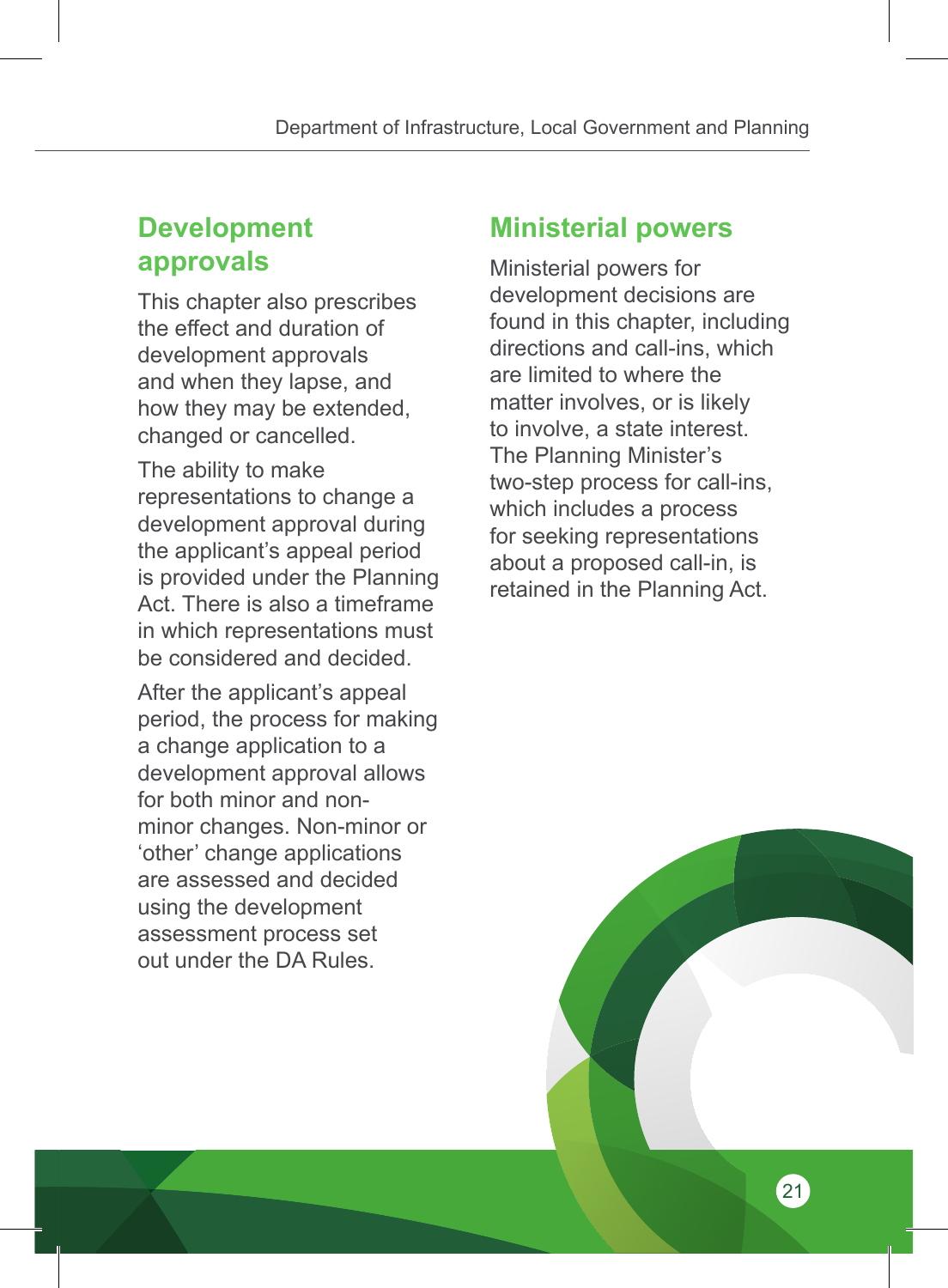# **Chapter 4: Infrastructure**

Chapter 4 of the Planning Act establishes the framework for managing how infrastructure is provided and funded within the development assessment system.

It provides for:

- > local government charges resolutions, and the setting of adopted charges for development infrastructure
- > levying charges

22

- > recalculation and conversion processes
- > conditions about infrastructure (including those imposed by state infrastructure providers)
- > infrastructure agreements.

# **Infrastructure planning and funding**

#### **What types of infrastructure are there?**

The Planning Act defines two types of infrastructure:

- > **trunk infrastructure** infrastructure that is shared between multiple developments
- > **non-trunk infrastructure**  infrastructure within a development or that connects a development to trunk infrastructure.

Local governments provide trunk infrastructure (for which they levy charges), while developers provide non-trunk infrastructure.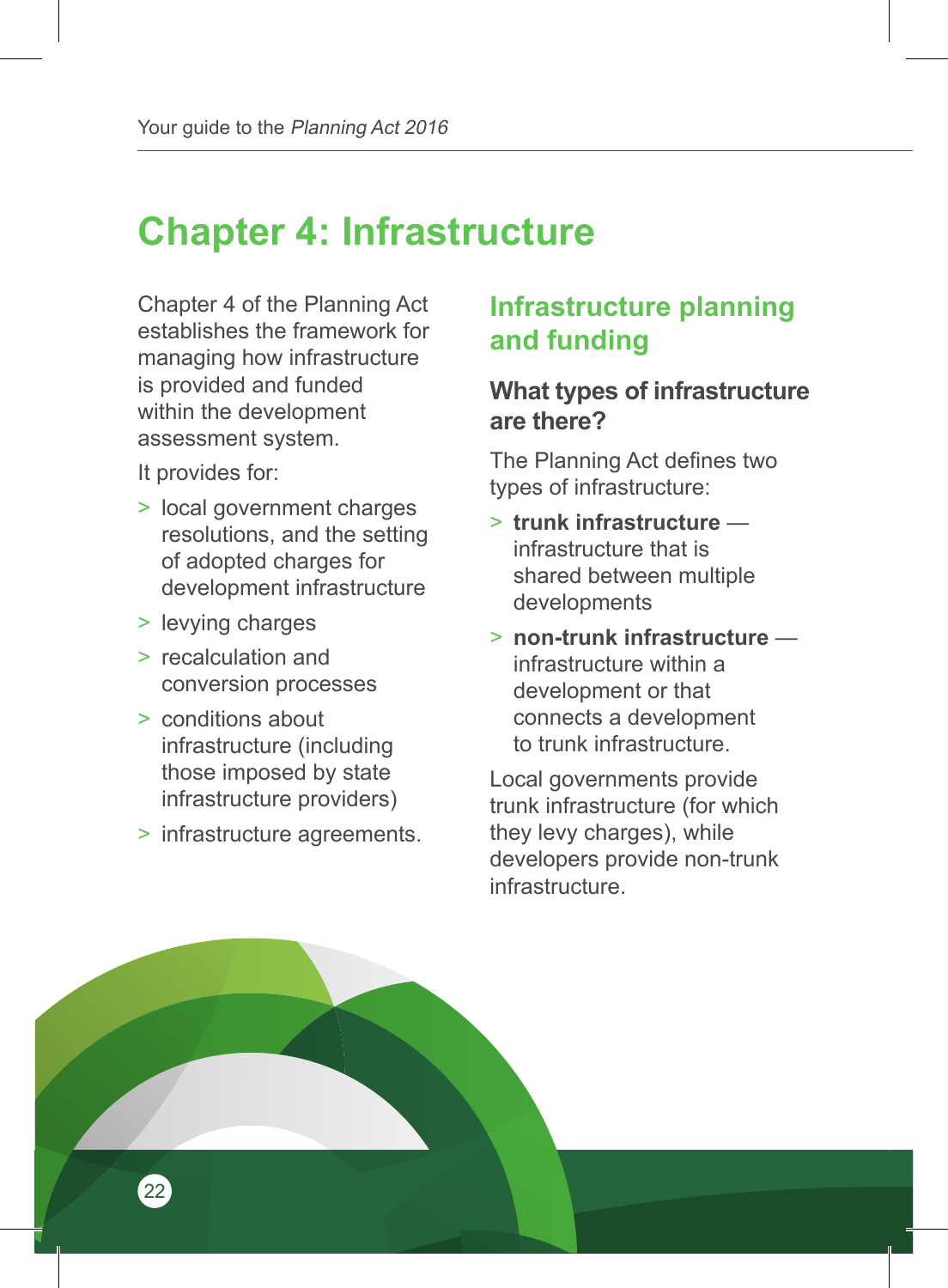### **What are LGIPs?**

LGIPs (local government infrastructure plans) are developed by local governments and identify the trunk infrastructure necessary to service growth in a local area. LGIPs are made in accordance with the MGR and form part of a local government's planning scheme.

An LGIP is required for a local government to levy infrastructure charges or impose conditions for trunk infrastructure.

#### **How is infrastructure paid for and provided?**

Adopted charges for trunk infrastructure may be levied under a charges resolution. Charges resolutions are made by local governments in accordance with the requirements of this chapter.

Local governments may impose conditions on development for necessary trunk infrastructure, non-trunk infrastructure and

extra payment conditions for infrastructure. If trunk infrastructure is provided by a developer, the local government must offset the cost of the works and/or land against the charges that would otherwise be payable, or refund any difference in costs.

#### **Infrastructure agreements**

Local governments and developers may enter into infrastructure agreements about infrastructure provision and payments. Infrastructure agreements apply instead of development approval conditions and infrastructure charges notices, and establish the agreed means of providing and funding trunk infrastructure.

# **Minister's guidelines**

The Minister's guidelines for working out the cost of infrastructure for an offset or refund, and the criteria for deciding conversion applications, are contained in the MGR.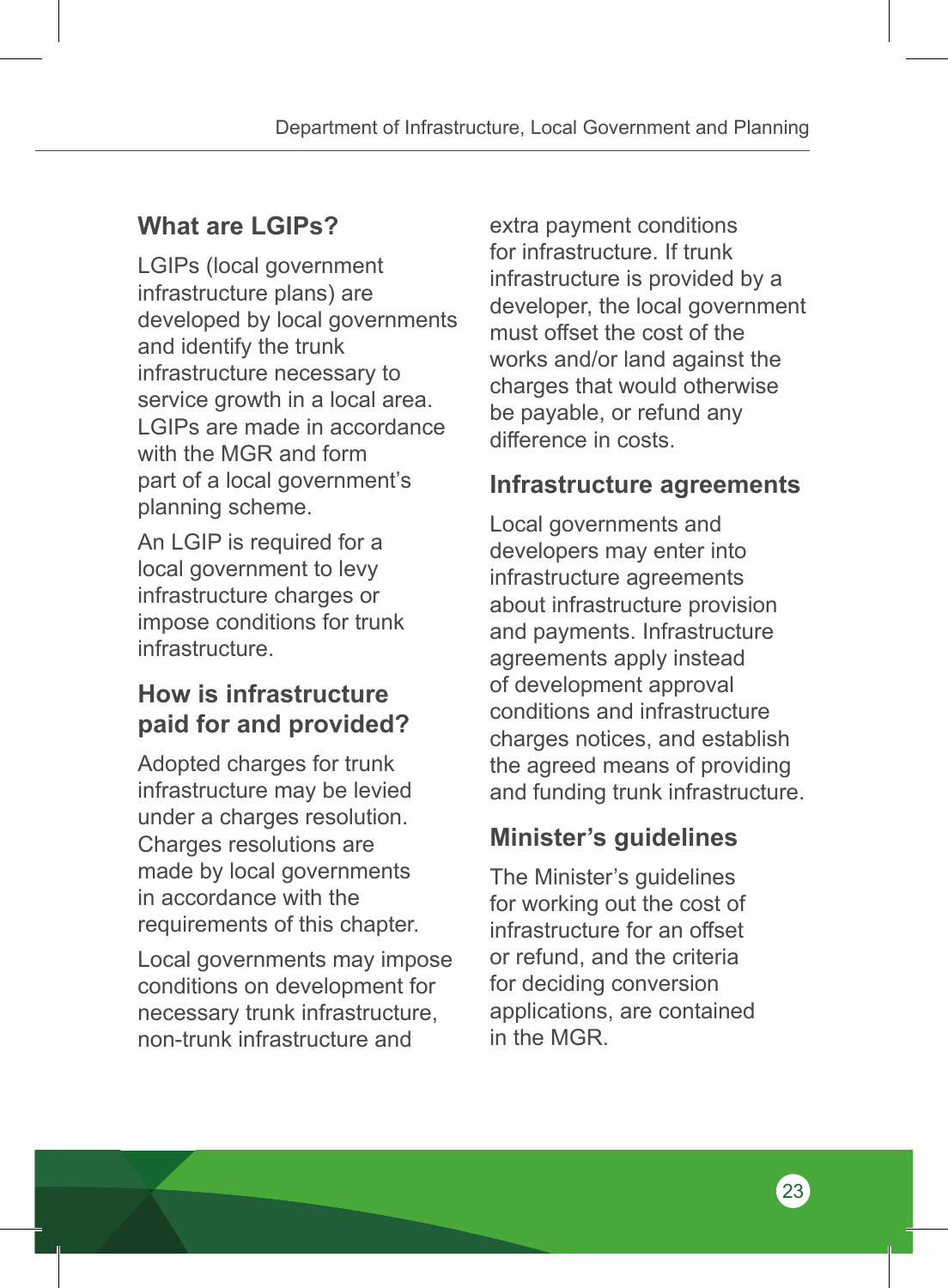# **Chapter 5: Offences and enforcement**

Chapter 5 of the Planning Act is about offences (including development offences), enforcement notices, proceedings in a magistrates court, powers for development offences in the P&E Court, inspectors and their enforcement powers, and miscellaneous provisions.

Changes to this section of the Planning Act include simplifying development offence provisions and increasing the maximum penalty for development offences.

# **Offences, notices and orders**

#### **What is an offence under the Planning Act?**

The Planning Act sets offences for:

- > carrying out development without a development permit
- > failure to comply with a development approval
- > carrying out prohibited development.

The Planning Act prescribes maximum penalties for each of these offences. There are some exemptions, including carrying out emergency development to prevent danger to life or to ensure the structural adequacy of a building.

### **What enforcement mechanisms are there?**

Enforcement mechanisms available under the Planning Act are:

> **Show cause and enforcement notices**. These include notifications, stays, applications in response, and remedying contraventions.

#### > **Enforcement proceedings** in a magistrates court Offences against the Planning Act are established as summary offences. Proceedings for offences, proceedings brought in a representative capacity, fines, recovery of investigation expenses, and remedial orders are also covered.

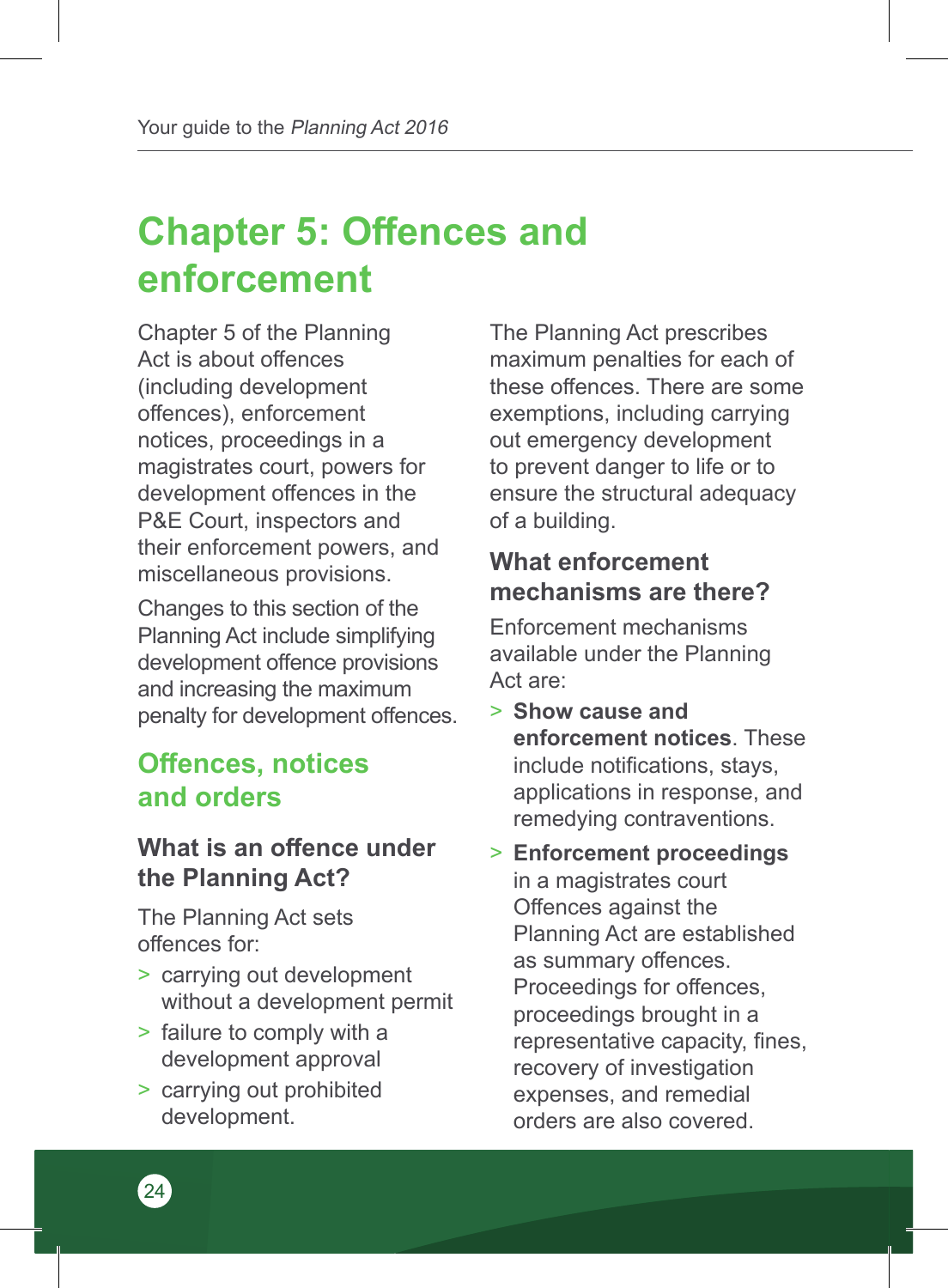> **Enforcement proceedings in the P&E Court.** The Planning Act establishes the powers of the court in relation to remedying or restraining the commission of a development offence, including an offence that has not yet occurred but is likely to.

### **When can show cause notices and enforcement notices be given?**

A **show cause notice** may be given where an assessing authority reasonably believes a person has committed or is committing a development offence. Generally, a show cause notice must be given before issuing an enforcement notice; however, the assessing authority may proceed directly to issuing an enforcement notice if it reasonably considers it is not appropriate in the circumstances to give the show cause notice.

An **enforcement notice** is a notice telling a person to stop committing an offence or to remedy the commission of an offence. It is an offence to fail to comply with an enforcement notice. Fines in excess of \$560,000 can be imposed.

#### **Who can take proceedings to a magistrates court?**

Any person may bring proceedings in a magistrates court to prosecute another person for an offence. The Planning Act provides for a consistent one-year period to begin offence proceedings.

### **Who can take proceedings to the P&E Court?**

Any person can bring proceedings in the P&E Court to stop the commission of an offence.

#### **Inspectors**

The Planning Act includes, for the first time, provisions for inspectors. These provisions provide entities (including SARA) with entry and investigation powers.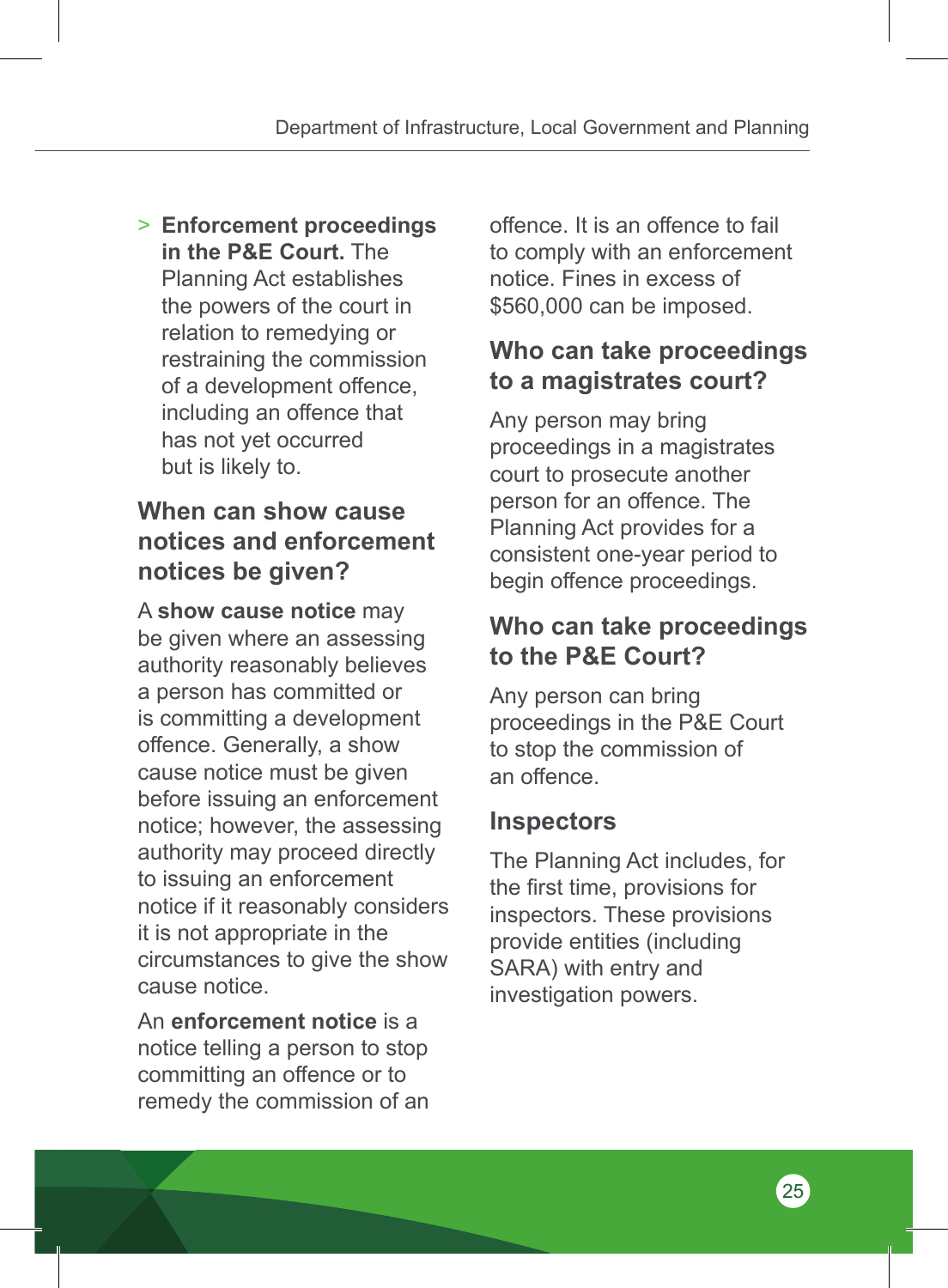# **Chapter 6: Dispute resolution**

Chapter 6 of the Planning Act sets out the rights of applicants and submitters to appeal to a Development Tribunal or the P&E Court regarding development applications. These rights, and how to resolve disputes, form the 'dispute resolution' framework, which is essential to ensuring a well-run system where difficulties are promptly resolved.

This chapter is about the processes for appealing decisions and resolving disputes through:

> the **P&E Court**

26

> **Development Tribunals** (previously called the Building and Development Dispute Resolution Committees).

The chapter also gives the appeal periods for different types of appeals.

# **What is the procedure for making an appeal?**

An appellant starts an appeal by lodging, with the registrar of the tribunal or P&E Court, a notice of appeal. The appeal must be in the approved form and state the grounds of the appeal. The notice of appeal must also be given to other relevant parties.

# **How much does it cost to appeal?**

The *Planning and Environment Court Act 2016* states each party pays its own costs for proceedings, except in specific circumstances (determined by the sitting judge). This is to ensure costs orders don't act as a deterrent to residents and/ or community groups exercising their appeal rights.

Section 17 of the Planning Regulation outlines tribunal fees.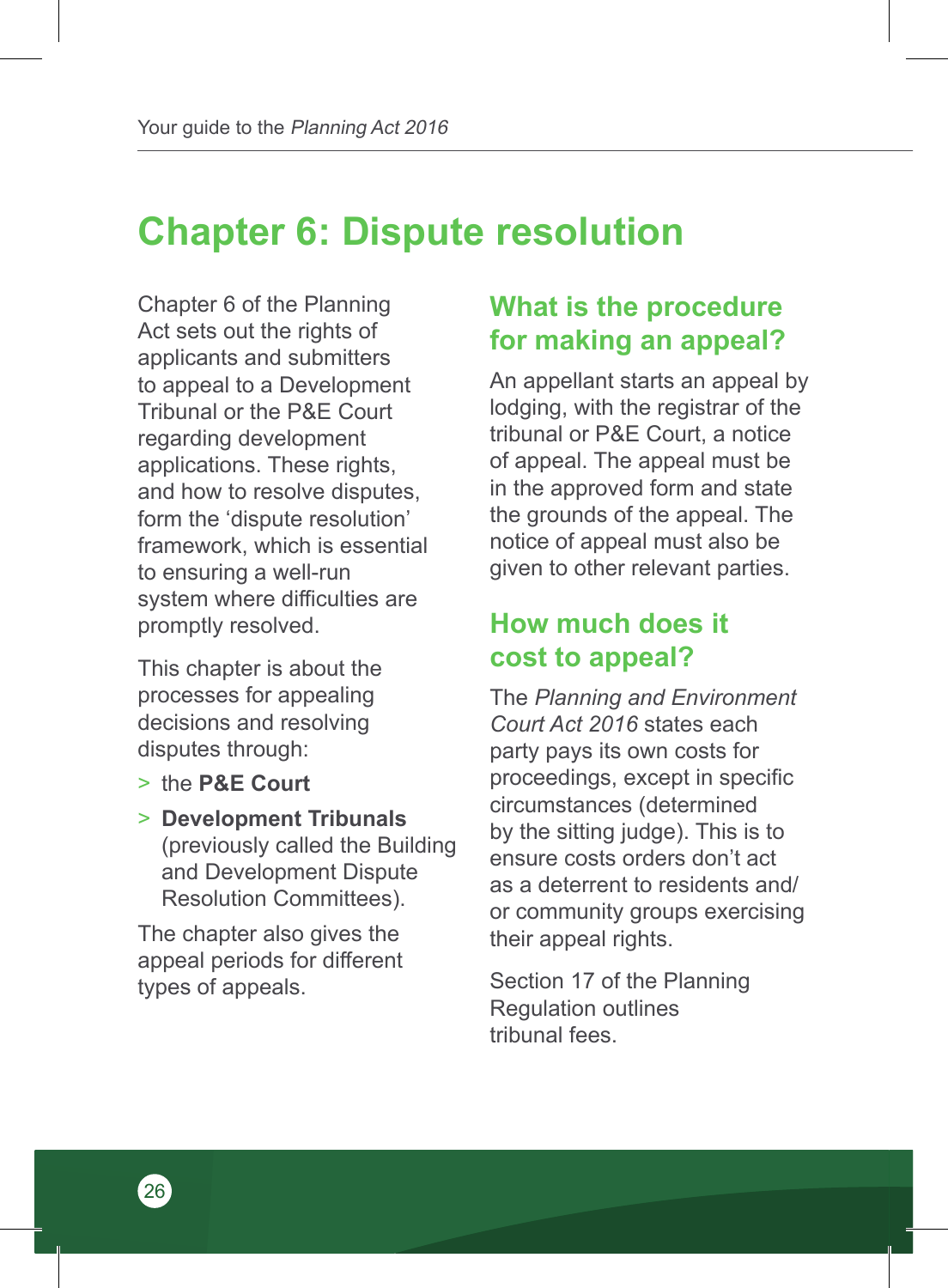# **What matters can be heard?**

The Development Tribunal hears certain low-risk, technical disputes.

The P&E Court generally hears appeals about more complex matters – the complexity of such matters requires consideration by a judge in the court.

Schedule 1 of the Planning Act states in detail the matters that may be appealed to the P&E Court or the Development Tribunal. It also removes appeal provisions made redundant by the Planning Act, such as appeals relating to compliance assessment, while ensuring all relevant SPA appeal rights are retained.

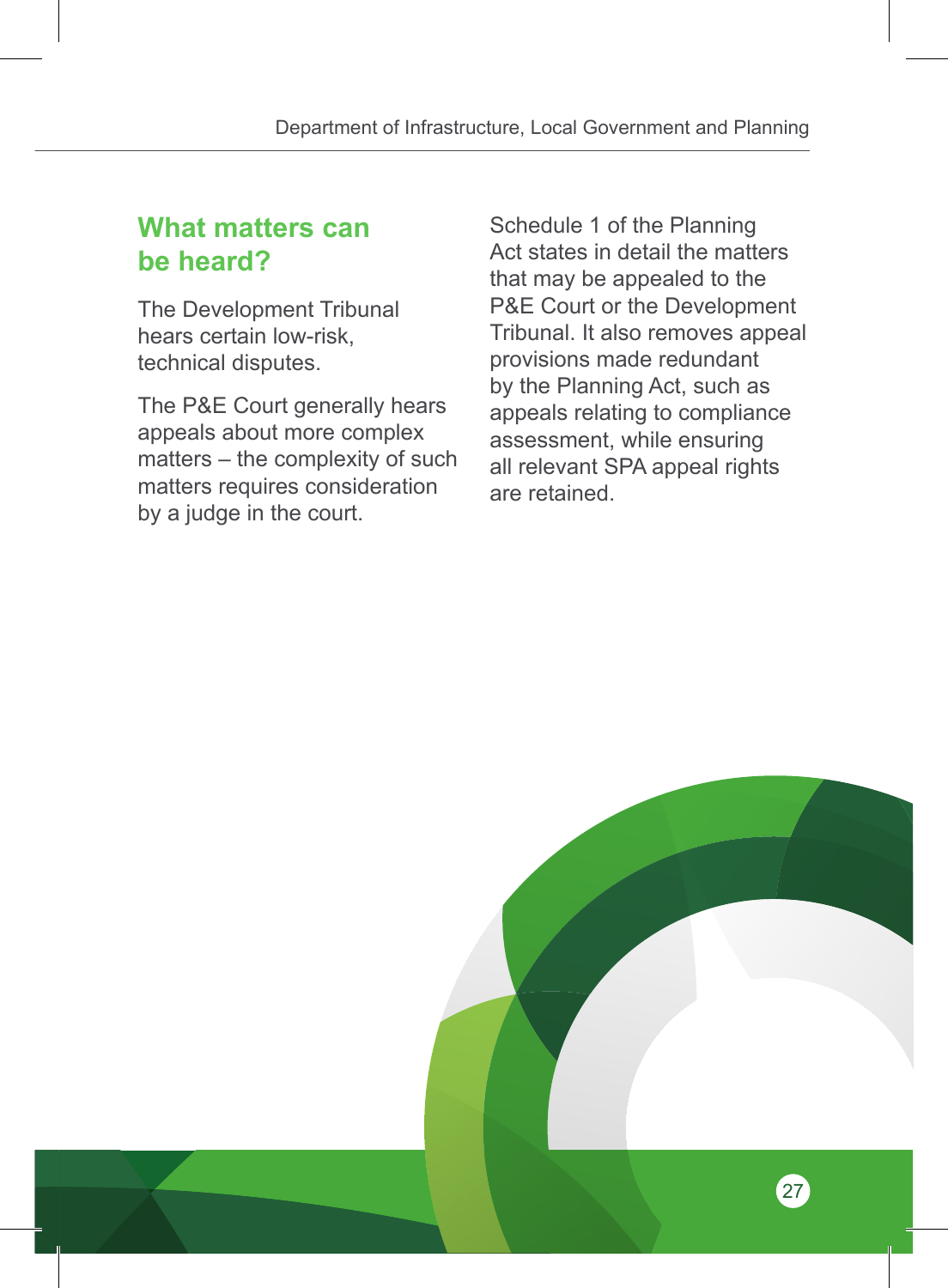# **Chapter 7: Miscellaneous**

Chapter 7 of the Planning Act contains miscellaneous provisions.

# **Taking or purchasing land for planning purposes**

This part preserves the power for local governments to take or purchase land in certain circumstances.

# **Public access to documents**

The Planning Act provides for the Planning Regulation to prescribe the requirements for public access to documents. These requirements include information about new items introduced in the Planning Act, such as **exemption certificates** and **alternative assessment managers**.

The provisions for planning and development certificates are also found here. This includes a time limit of six years for

compensation where an error or omission in a certificate is made by the local government.

#### **Urban encroachment**

The continuation of the urban encroachment arrangements under the previous legislation is provided for.

### **Other provisions**

A range of miscellaneous matters are covered in this part including party houses, assessment and decision rules for applications involving a state heritage place, application of the court evidentiary provisions, electronic se documents, references used in the Act, deleg of functions and powe the Minister, approved and the quideline-mak regulation-making powe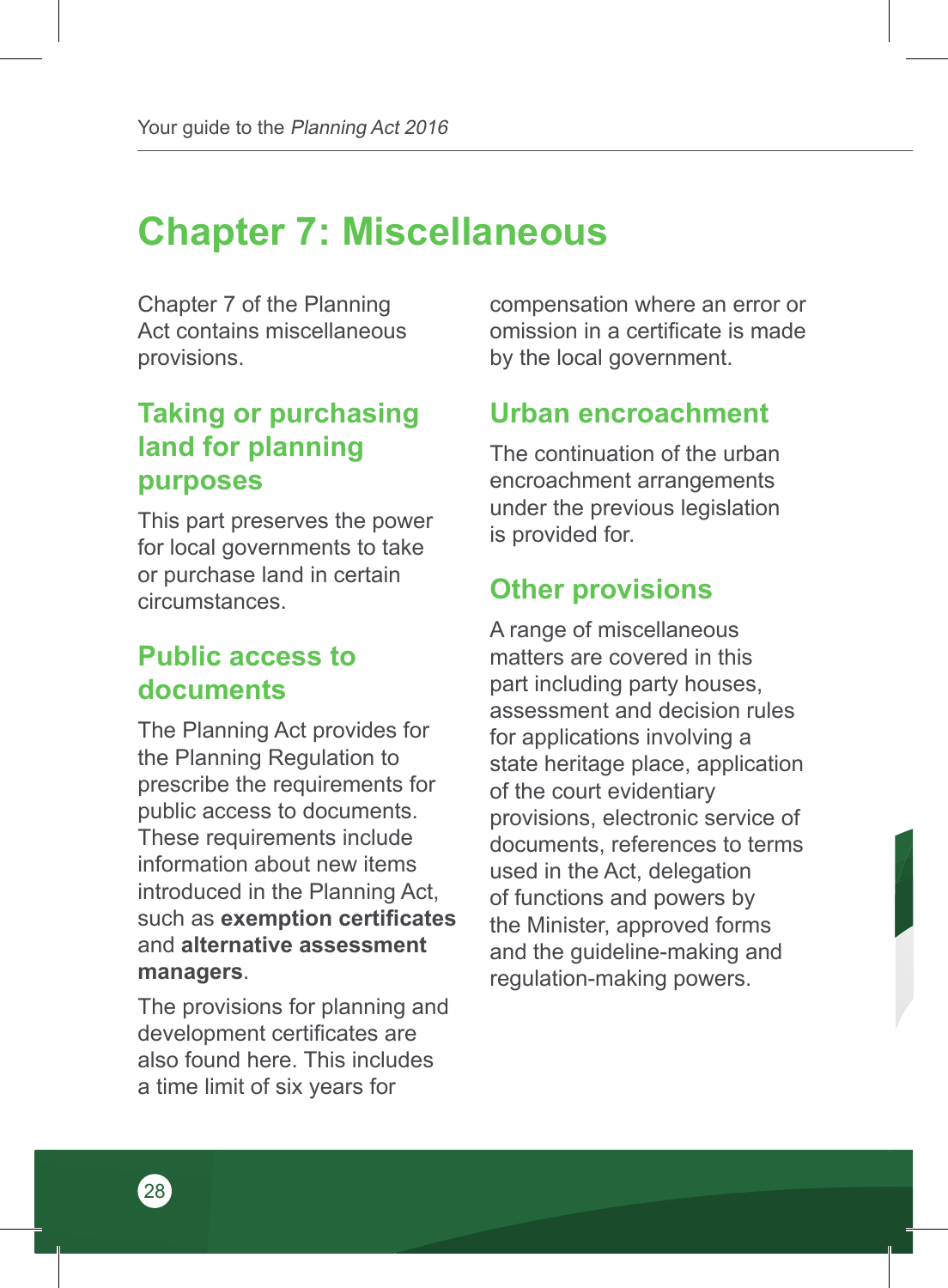# **Chapter 8: Transitional provisions and repeal**

Chapter 8 of the Planning Act provides for transitional provisions, and for repeal of SPA. The chapter outlines how matters under the previous legislation translate to the new system.

Generally, documents under SPA effectively become documents of the same type under the Planning Act, and

matters in process under SPA will continue to be assessed and decided or finalised under SPA, with all matters started under the Planning Act dealt with under the new legislation.

However, chapter 8, part 1, divisions 3 to 7 do include some specific exceptions or variations to these general rules.

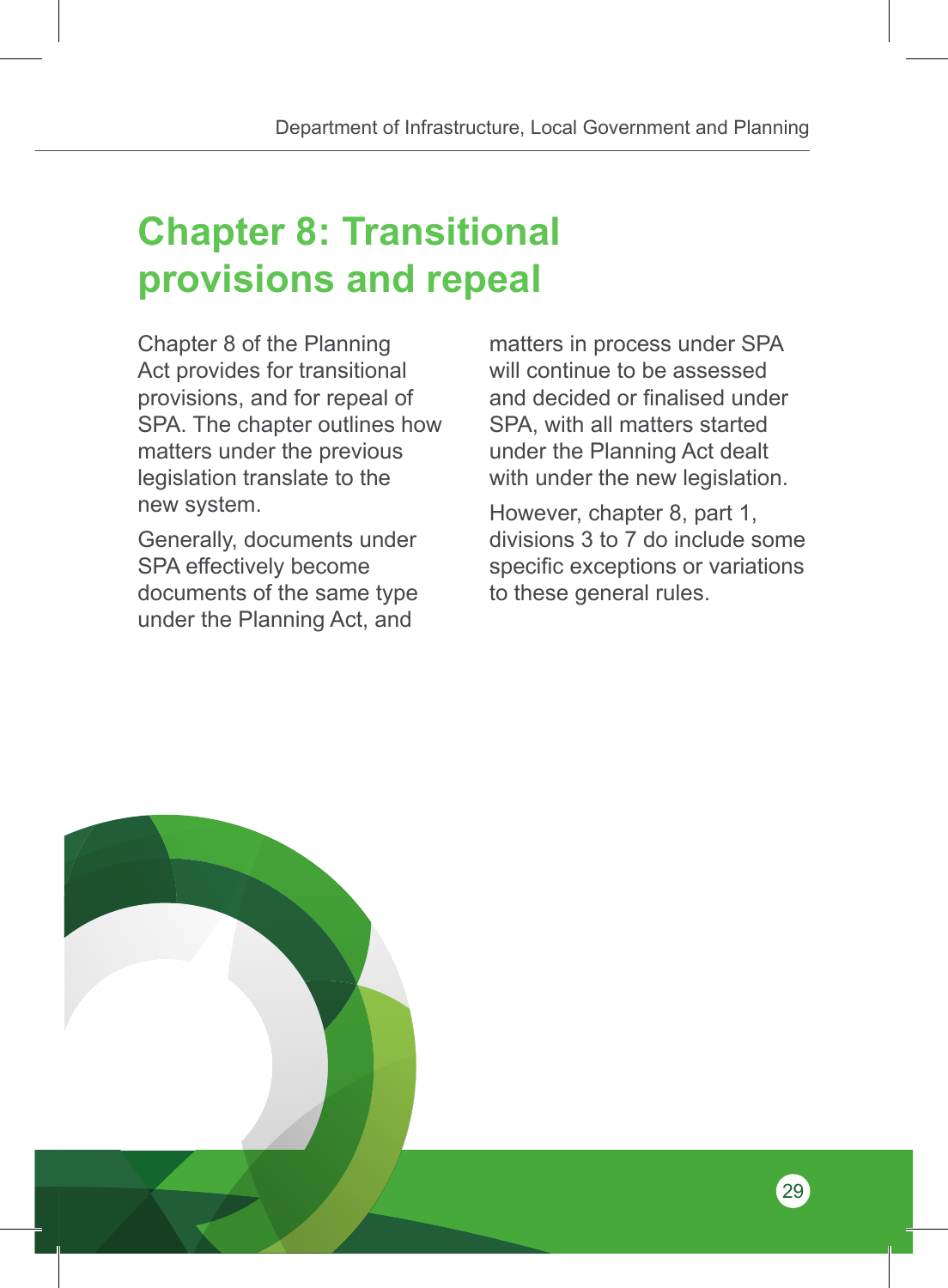# **Some key terms**

Schedule 2 of the Planning Act contains key terms, including the following:

**Accepted development** development for which a development approval is not required.

**Assessable development** development for which a development approval is required.

**Assessment benchmarks** the matters that an assessment manager must assess assessable development against.

**Code assessment** — an assessment that must be carried out only against the assessment benchmarks.

**Impact assessment** — an assessment that must be carried out against the assessment benchmarks, and may be carried out against any other relevant matter.

**Development** is defined as any of the following:

- > carrying out building work
- > carrying out plumbing or drainage work
- > carrying out operational work
- > reconfiguring a lot
- > making a material change of use of premises.

**Ecological sustainability** is a balance that integrates:

- > the protection of ecological processes and natural systems at local, regional, state and wider levels; and
- > economic development; and
- > the maintenance of the cultural, economic, physical and social well-being of people and communities.

**Prohibited development** development for which a development application may not be made.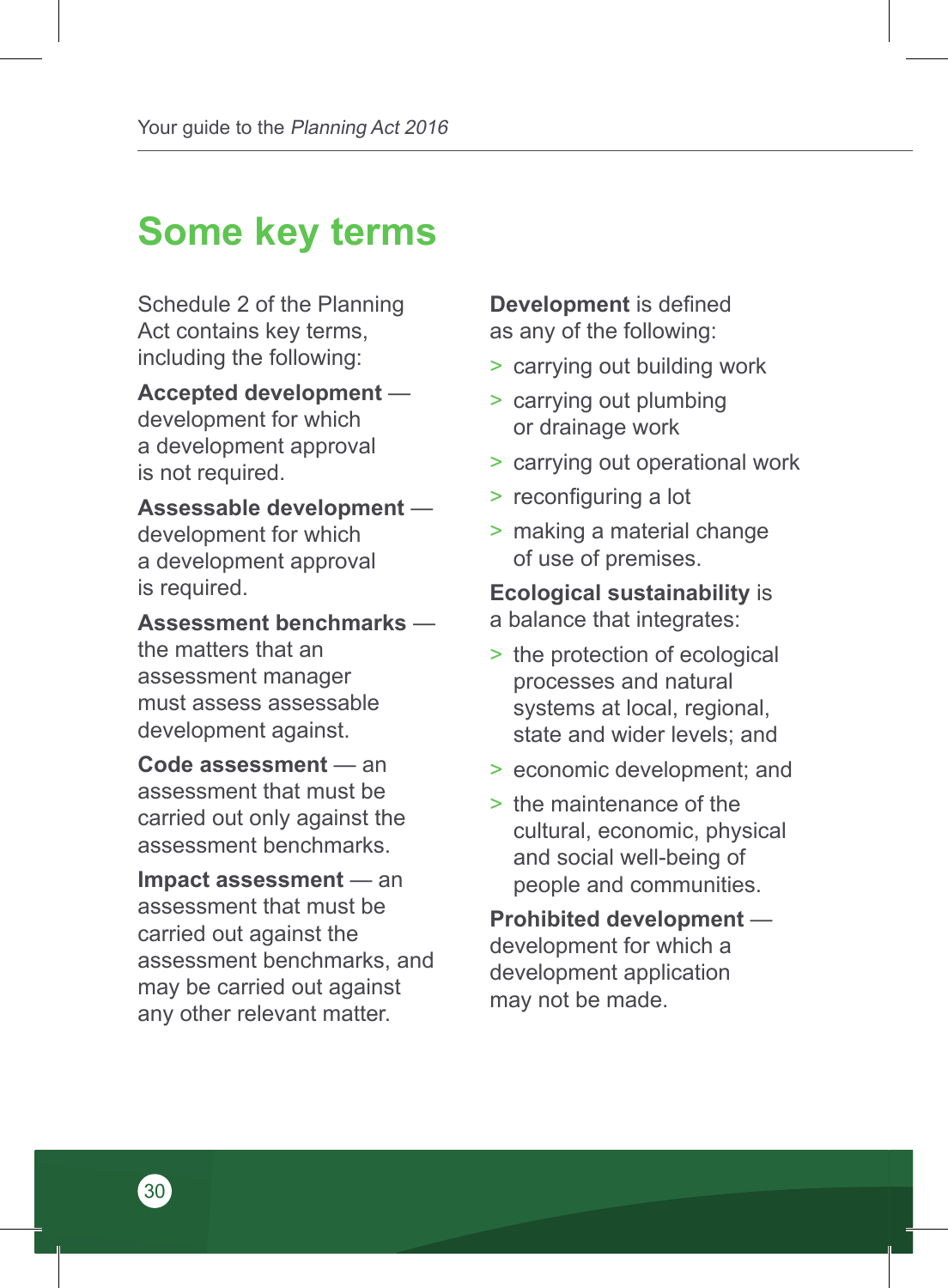#### **Properly made submission**

means a submission that:

- a) is signed by each person (the submissionmakers) who made the submission; and
- b) is received
	- i. for a submission about an instrument under section 18, a state planning instrument, or a designation on or before the last day for making the submission; or
	- ii. otherwise during the period fixed under this Act for making the submission; and by the due date
- c) states the name and residential or business address of all submissionmakers; and
- d) states its grounds, and the facts and circumstances relied on to support the grounds; and
- e) states 1 postal or electronic address for service relating to the submission for all submission-makers; and
- f) is made to  $$ 
	- i. for a submission made under chapter 2, the person to whom the submission is required to be made under that chapter; or
	- ii. for a submission about a development application, the assessment manager; or
	- iii. for a submission about a change application, the responsible entity.

Properly made development application means one that:

- > used the correct form
- > supplied the right information
- > obtained owner's consent
- > paid the required fees.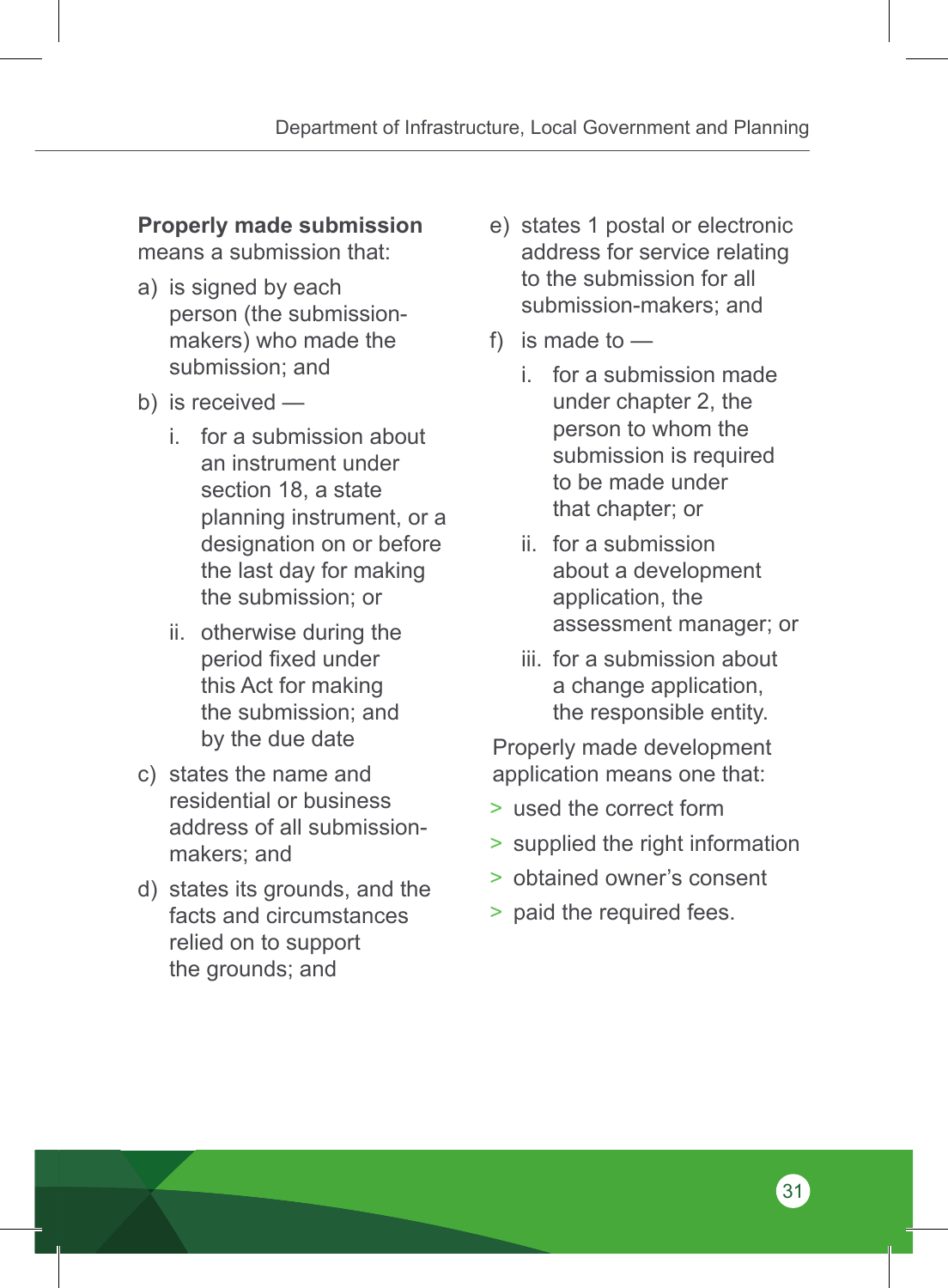# **Notes**

32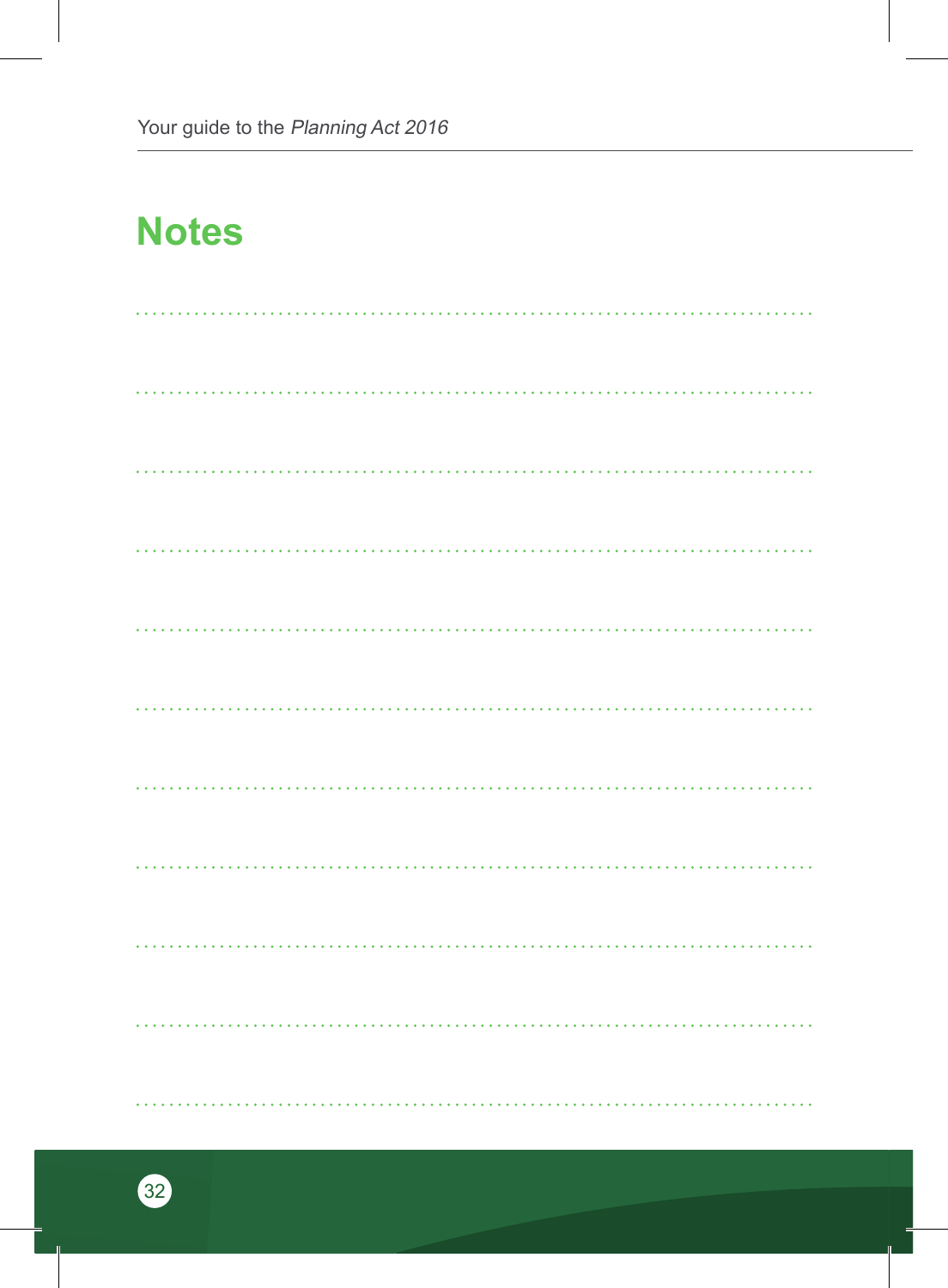# **Notes**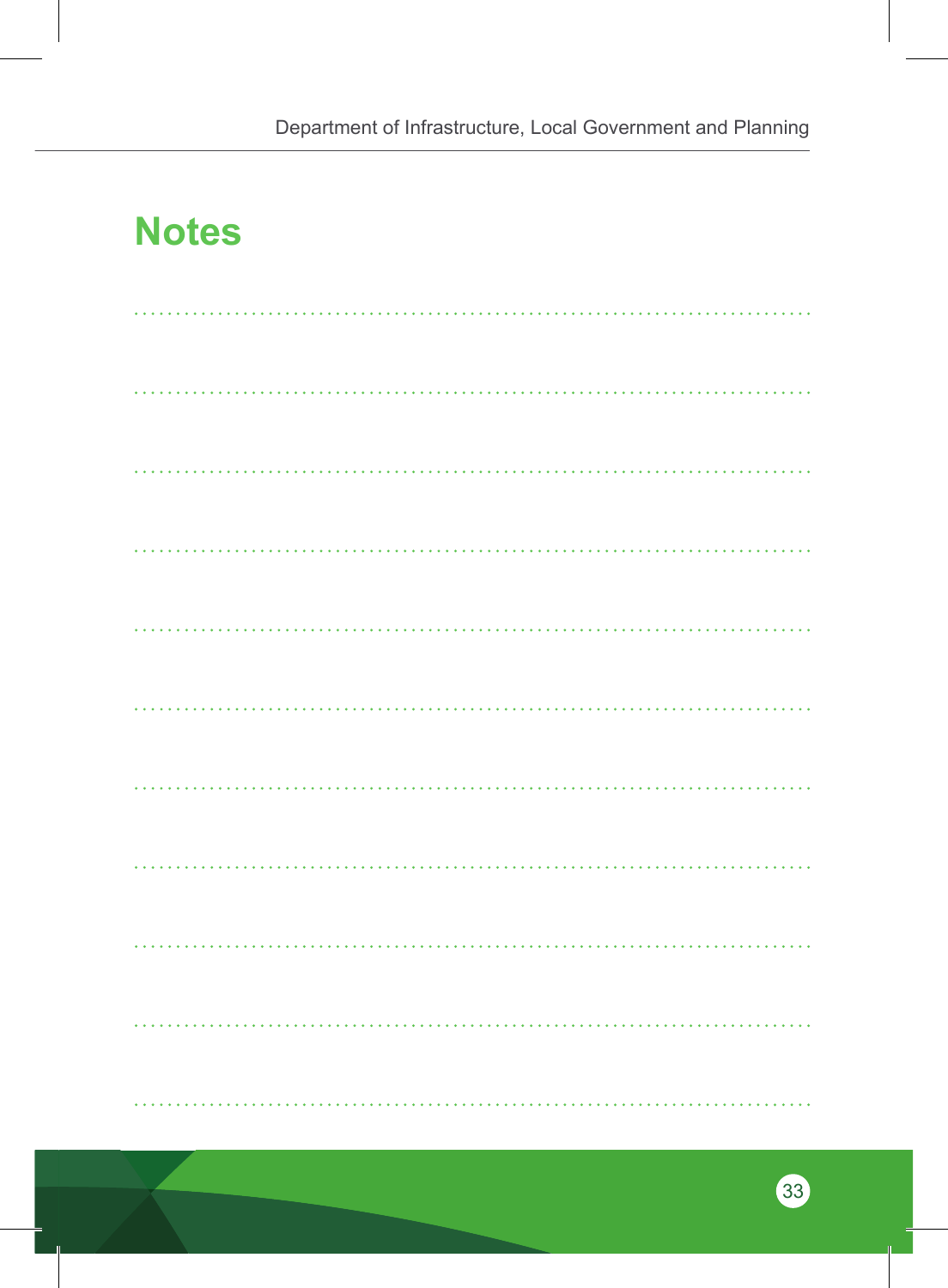# **Notes**

34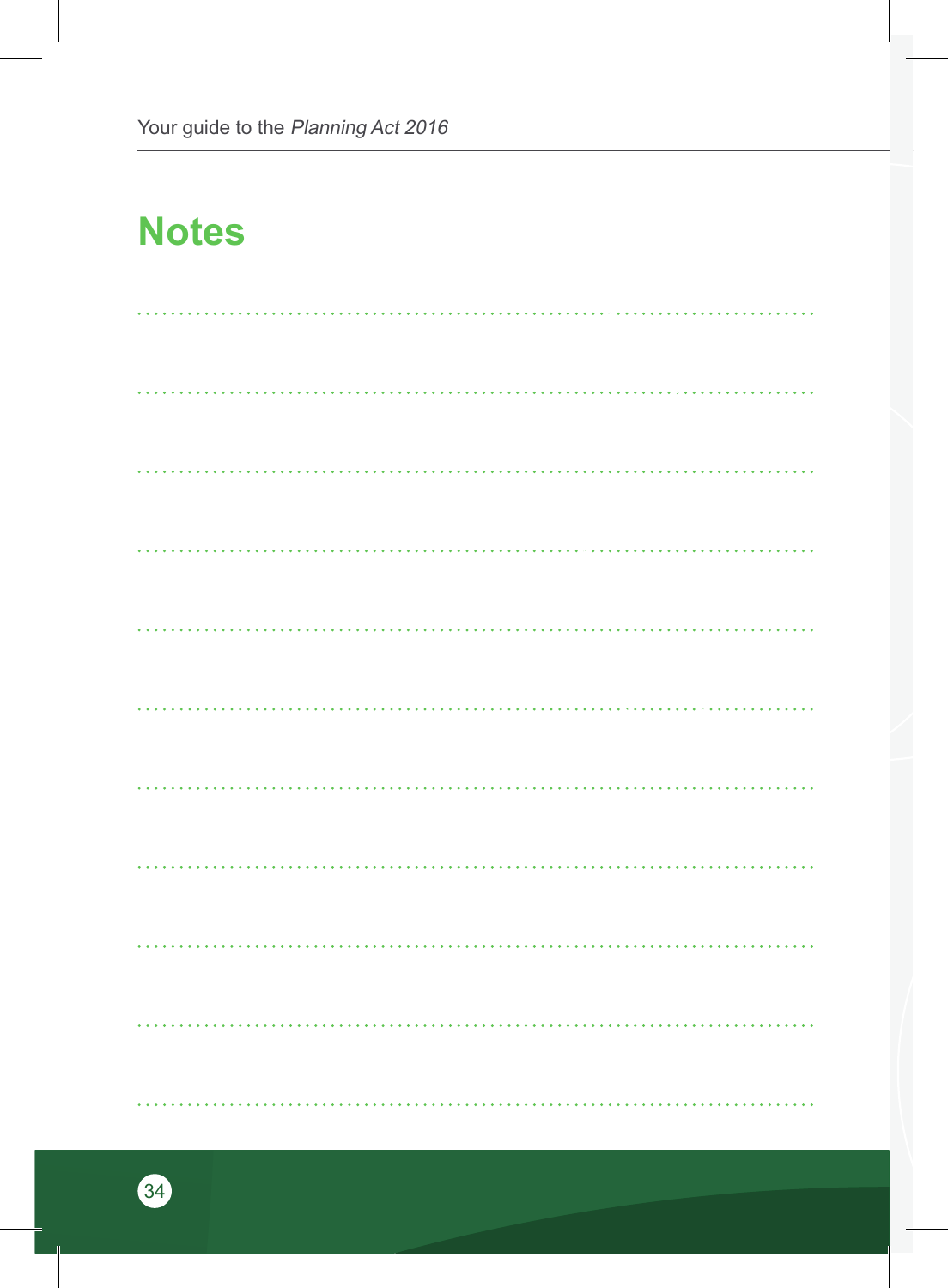